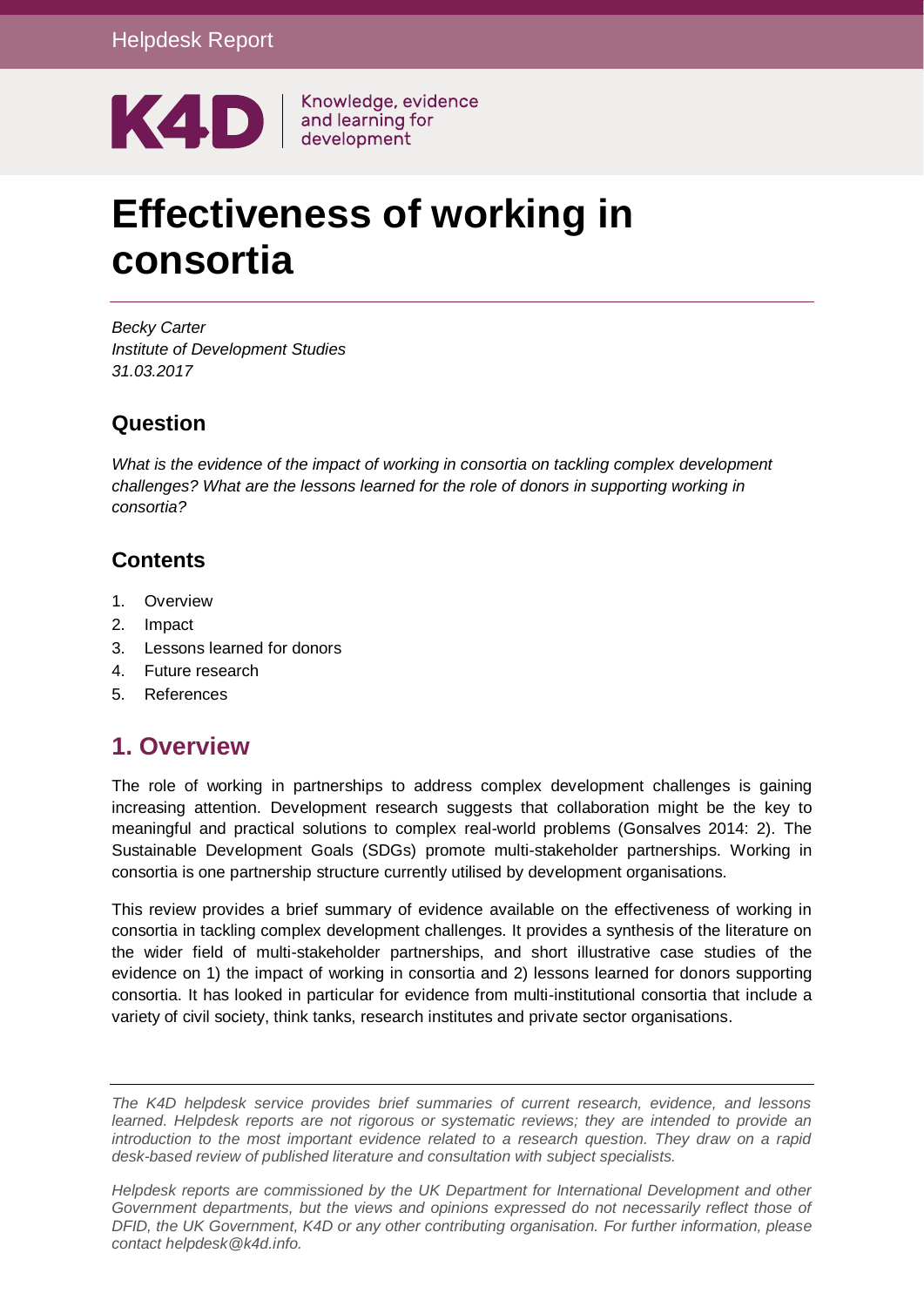There is no one set definition for a consortium working on development issues. According to Gonsalves (2014: 3): "Generally speaking, consortia are models of collaboration bringing together multiple actors (individuals, institutions, or otherwise) who are independent from one another outside of the context of the collaboration, to address a common set of questions using a defined structure and governance model". By and large, consortia are formed by "a formal, time‐ bound arrangement systematically linking diverse competencies of a group of actors to better reach shared objectives" (Fowler and McMahon 2010: 1). Faced with one "entity" when working with consortia, donors typically do not have to manage multiple contracts (ibid.).

Consortium-working is a sub-set of a wider field of arrangements in international development called variously multi-stakeholder partnerships (MSPs) or initiatives, boundary-spanning collaboration, or, simply, working in partnership (Dodds 2012; Biekart and Fowler 2016; Gonsalves 2014). Both the wider set of MSPs – and consortia more specifically – encompass a huge range of organisations which vary in terms of mission, activity, interests and governance (Medinilla and Karaki 2016: 5, looking specifically at civil society organisation (CSO)-business partnerships). They can set up and operate at multiple or distinct levels, including global, national and sub-national (Fowler and Biekart 2016). Some consortia can be large groups of 30-50 organisations; others may involve closer collaboration of a smaller number of partners (Beisheim and Simon 2016). One typology of MSPs identifies four possible functions: 1) service provision and implementation; 2) knowledge and best practice; 3) norm- and standard-setting; 4) mobilization of public, private and institutional commitments to act (Engberg-Pedersen 2014: 13).

### **State of the evidence**

There is a larger literature on MSPs. With the adoption of the SDGs, a range of studies and guides for designing and running multi-stakeholder initiatives have recently become available (Fowler and Biekart 2016: 2). It is hard to distinguish evidence specifically related to working in consortia from this larger literature. The evidence on MSPs includes insights for consortiumworking, and may include analysis of consortia experiences; however, other partnership arrangements also inform this evidence base.

The presumed benefits of collaborative working in international development are easily found in the literature. It has been harder to find evidence on the impact of working in consortia on development issues. There are methodological challenges. As with all development initiatives, impact is difficult to define and measure. It is even more challenging to attribute effect to one element of a programme – in this case to the consortia structure, processes and implementation experience. Moreover given the heterogeneity of consortia type and function – and the diverse nature of the development issues that consortia are seeking to address – comparing one consortium to another is problematic. See Tulder et al (2016) for a useful discussion on improving impact assessment of cross-sector partnerships.

This review has found some individual case-by-case evidence of the impact of working in consortia on development issues. There is little comparative analysis of consortia case studies and limited peer-reviewed literature (Gonsalves 2014: 2; Fowler and McMahon 2010; CRS 2007). The review aims to show an illustrative sample of the evidence found, from different types of consortia working on complex development challenges – in terms of scope (global, national); function (e.g. research, capacity building, advocacy, service delivery); funder (e.g. Dutch, DFID, USAID, among others); and types of consortia members.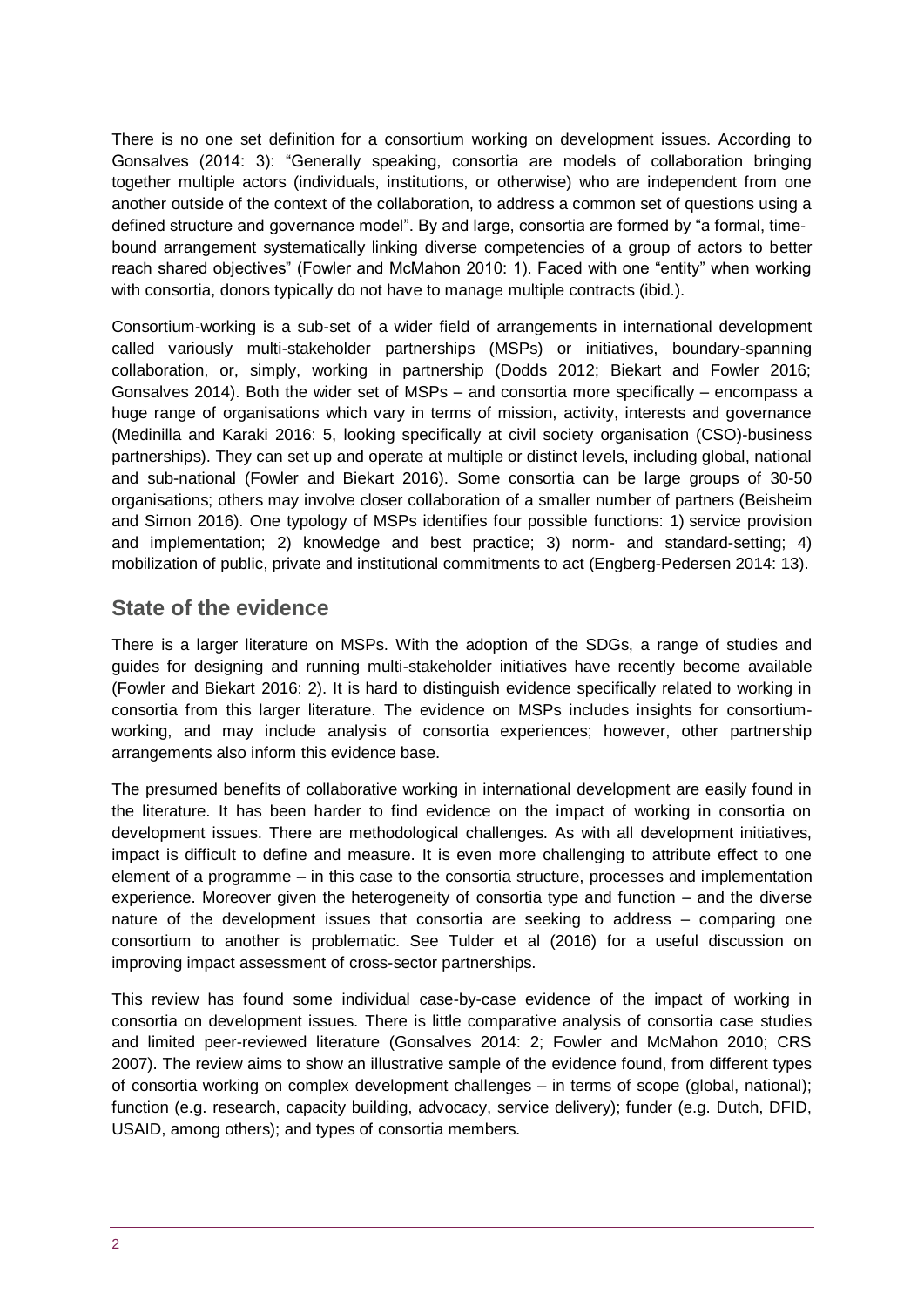## **Key findings**

### **Impact**

- **There is some evidence on the impact of MSPs, including some comparative analyses and meta-reviews. There is limited – mainly individual case – evidence looking specifically at the impact of working in consortia on development issues**. It has been difficult to identify and find evidence from multi-institutional consortia (as opposed to consortia involving institutions from one sector – e.g. a consortia of research organisations or a consortia of NGOs). It has been particularly hard to identify multiinstitutional consortia that include the private sector (outside of the cross-sector CSObusiness partnerships – as mapped in Byiers et al 2015).
- **While individual experiences – of MSPs and working in consortia – provide success stories as well as some challenges, meta-reviews of MSPs highlight poor performance** (Beisheim and Simon 2016). Experts caution against easy assumptions that MSPs are automatically effective or the best way to address complex tasks (Fowler and Biekart 2017). Nevertheless many case studies show individual MSPs contributed innovative solutions with an in-depth or broad-scale impact that otherwise would not have been achieved (Beisheim and Simon 2016).
- This review has found a number of **evaluations reporting a positive impact of working in consortia** (albeit that results are dependent on multiple and different variables). As well as meeting programme-specific objectives, cross-cutting findings on consortia impact include provision of value for money – but experts caution that the cost (time, resources, funding) of consortia set-up and management should not be underestimated.

### **Lessons for donors**

- **There are a number of 'how to' guides available on effective MSPs**, as well as principles for partnership and other recommendations on collaborative working more generally.
- However, there is **limited detailed information on how to set up, manage and guide MSPs – and even less on consortia**.
- **The literature cautions against searching for a specific, ideal MSP template.**
- **Recommendations for supporting MSPs tend to cover: actors (leadership, partners); processes** (goal-setting, funding, management, monitoring/reporting/evaluation/learning); and **contexts** (meta-governance, problemstructure, and political and social contexts) (Pattberg and Widerberg 2014). Examples of types of recommendations include: ensuring leadership and process style that acknowledges differences in power; recognising local contexts and actors as final arbiters of performance; negotiating (not imposing) a common agenda; gaining and maintaining mutual trust; ensuring realistic resource commitments that are delivered; open and fluid communication; and co-defined, fairly applied accountable governance (Biekart and Fowler 2016: 7).
- **ELESSONS for donors** from reviews and evaluations of consortia addressing development issues include: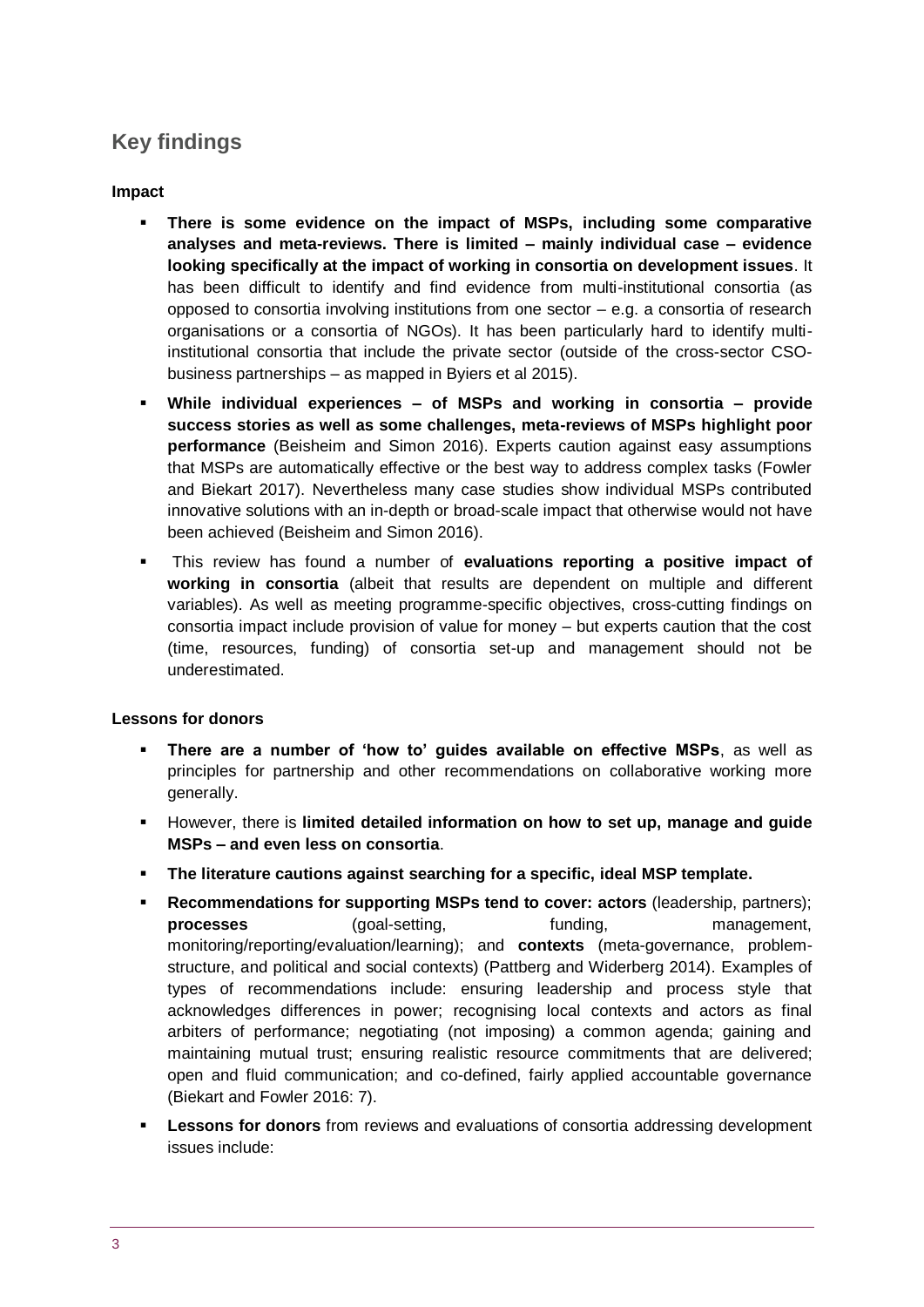- $\circ$  Bring stakeholders and participants "into the tent" as a vital practice in the establishment of a consortia as a community of practice (Gonsalves 2014).
- $\circ$  Have an adaptive and flexible management approach enabling the exploitation of windows of opportunity (Culyer et al 2015; Ely and Marin 2016; Fowler and McMahon 2010).
- o Invest in relationship-building and creative partnerships that generate impact rather than formulaic approaches, and build on natural coalitions of people who are already comfortable working together (Scoones 2016; DLP 2012).
- $\circ$  Understand that the management of consortia requires adequate resources and specific staff competencies in supporting organisational processes (Fowler and McMahon 2010).
- $\circ$  Fund and manage large group based projects in relation to the common four group formation phases – forming, norming, storming and performing. Ensure enough money is dedicated to capitalise on the value generated by groups when they start performing – and note that consortia are seldom suitable for short-term programmes (Scoones 2016; Fowler and McMahon 2010).
- $\circ$  Identify places for ongoing learning and review. Share responsibilities and build capacities for collaborative learning (Jones et al 2016).
- $\circ$  Ensure management and oversight processes maintain an appropriate balance between internal learning and ensuring accountability (Gonsalves 2014).

### **Future research**

It was beyond the scope of this rapid review to cover all the cases of consortia working on development issues that were found in the literature or recommended by experts. In addition there are wider bodies of literature that may have relevant lessons for donors supporting consortia. These include literature on: global multi-stakeholder partnerships and networks; consortiums in other fields (for example, business or applied scientific research) and in developed countries; cross-sector partnerships – for example between NGOs and academia, and between private sector and NGOs; and communities of practice theory.

# <span id="page-3-0"></span>**2. Impact**

### **Multi-stakeholder partnerships**

There is some evidence on the impact of the wider group of multi-stakeholder initiatives (which include working in consortia), both from individual case studies and meta-reviews. Issues with the comparative analyses include the difficulty in assessing very diverse partnership models, missions and objectives (Wessel and Westcott 2014: 7).

The **literature on the effectiveness and legitimacy of partnerships reflects a longstanding debate between proponents and critics of MSP activities**, according to a review by Beisheim and Simon (2016: 4) for the 2016 United Nations Economic and Social Council Partnership Forum. Many case studies show that individual MSPs contributed innovative solutions with an indepth or broad-scale impact that otherwise would not have been achieved (ibid.). They also helped mobilize additional investment and resources (ibid.). However, meta-reviews highlight poor performance (ibid.). For example: a review of 330 global partnerships by the International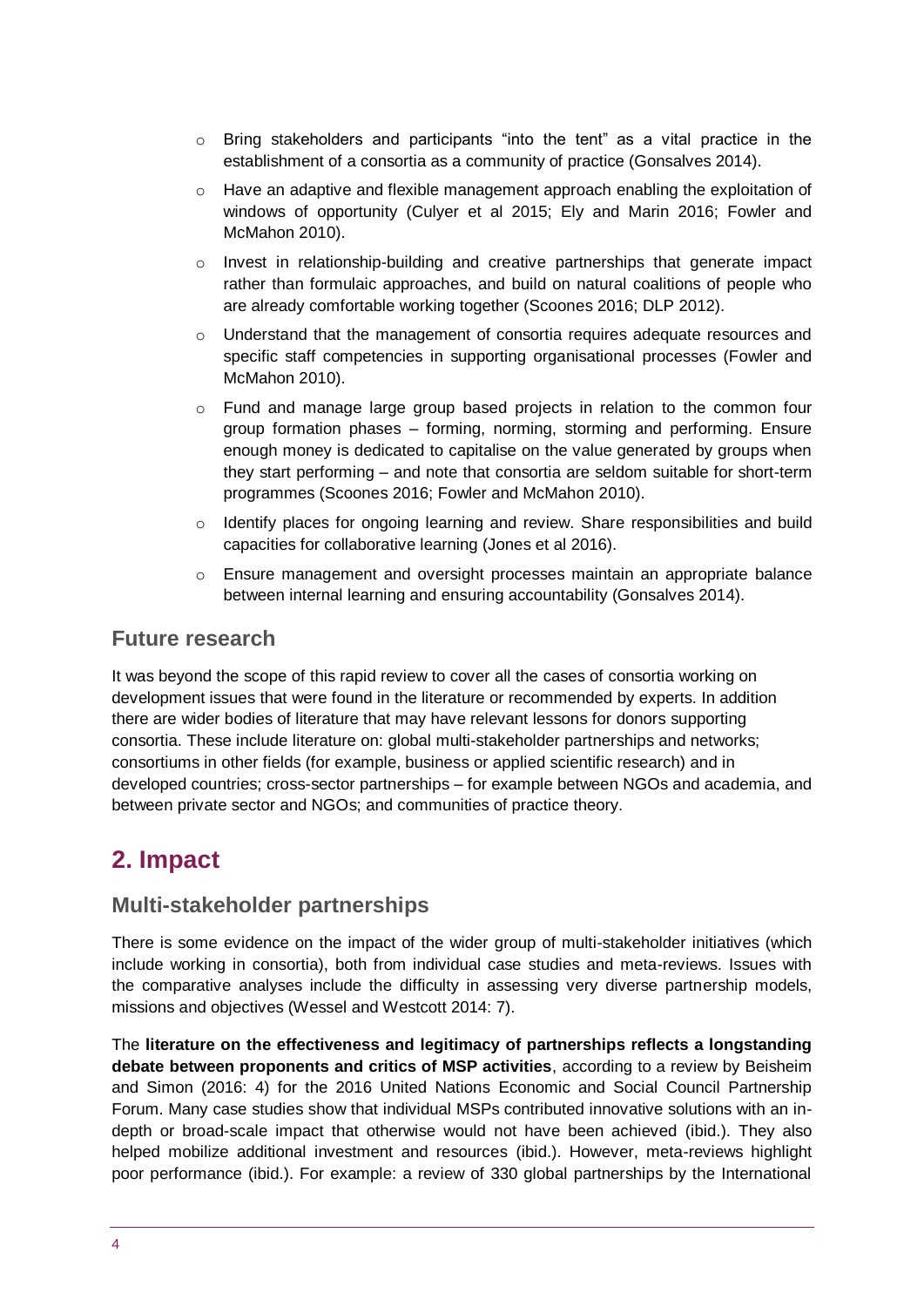Civil Society Centre in 2014 found that "multi-stakeholder partnerships have, by and large, not lived up to their promise", with 38 per cent of the partnerships sampled inactive or without measurable output (Pattberg and Widerberg 2014: 16). A 2012 review of global partnerships by Bezanson and Isenman found that 64% of them lacked a clear strategy, 55% lacked transparency, 45% had poor governance mechanism, and 36% were not financially sustainable in the long term (Brossard and Garette 2016). Given these mixed findings, analysts caution against easy assumptions that multi-stakeholder initiatives are automatically effective or the best way to address complex tasks and reconcile contending interests (Fowler and Biekart 2017; World Bank 2014).

There is some work in the literature on **identifying success factors and limiting conditions**. Beisheim and Simon (2016: 5-7) highlight evidence that MSPs have a poor record in promoting systematic change and they may involve parallel structures that weaken country ownership. They find that the design and management of any given MSP must ensure that projects are adapted to fit local conditions. External success conditions include an enabling environment and country ownership; a manageable task conducive to a MSP; and complementary partnership structures that take into account national and international governance architecture (ibid.). Biekart and Fowler (2016: 11, citing Pattberg and Widerberg 2014) find that performance is related "to the degree of legitimacy that a multi-stakeholder initiative enjoys, understood in terms of inclusion, representativeness and accountability".

There is a **consensus in the literature that further work is needed on how to support partnerships**. A recent conference called for systematic, politically-informed analysis to understand multi-stakeholder initiatives better, how to best leverage them, and what additional approaches might be necessary to achieve meaningful and sustainable impacts (World Bank 2014: iii). Wessel and Westcott (2014: 12) recommend using monitoring and evaluation techniques to obtain more conclusive evidence on attribution, value added and the reasons for the constraints found in some partnerships.

### **Consortia case studies**

This review found individual case-by-case evidence of the impact of working in consortia on development issues. The analyses available tend to focus more on structure and processes rather than attempting to measure impact, and the impact assessments available tend to look mainly at outputs and, at best, outcomes (Engberg-Pedersen 2014: 39).

It has been hard to find examples of multi-institutional consortia in general, and in particular any that include the private sector – outside of CSO-business partnerships. The literature recommends unpacking each sector to look at the multitude of actors and interests, working at different levels of development within them; this can contribute to a better understanding of multistakeholder initiatives and their effectiveness (Task Team on CSO Development Effectiveness and Enabling Environment 2016: 3).

### **Global**

#### **Health research programme consortia (RPC) (DFID)**

The nine health RPCs – independent centres of specialisation that each focus on their own research and policy theme – have each received approximately £6 million since 2011. Each RPC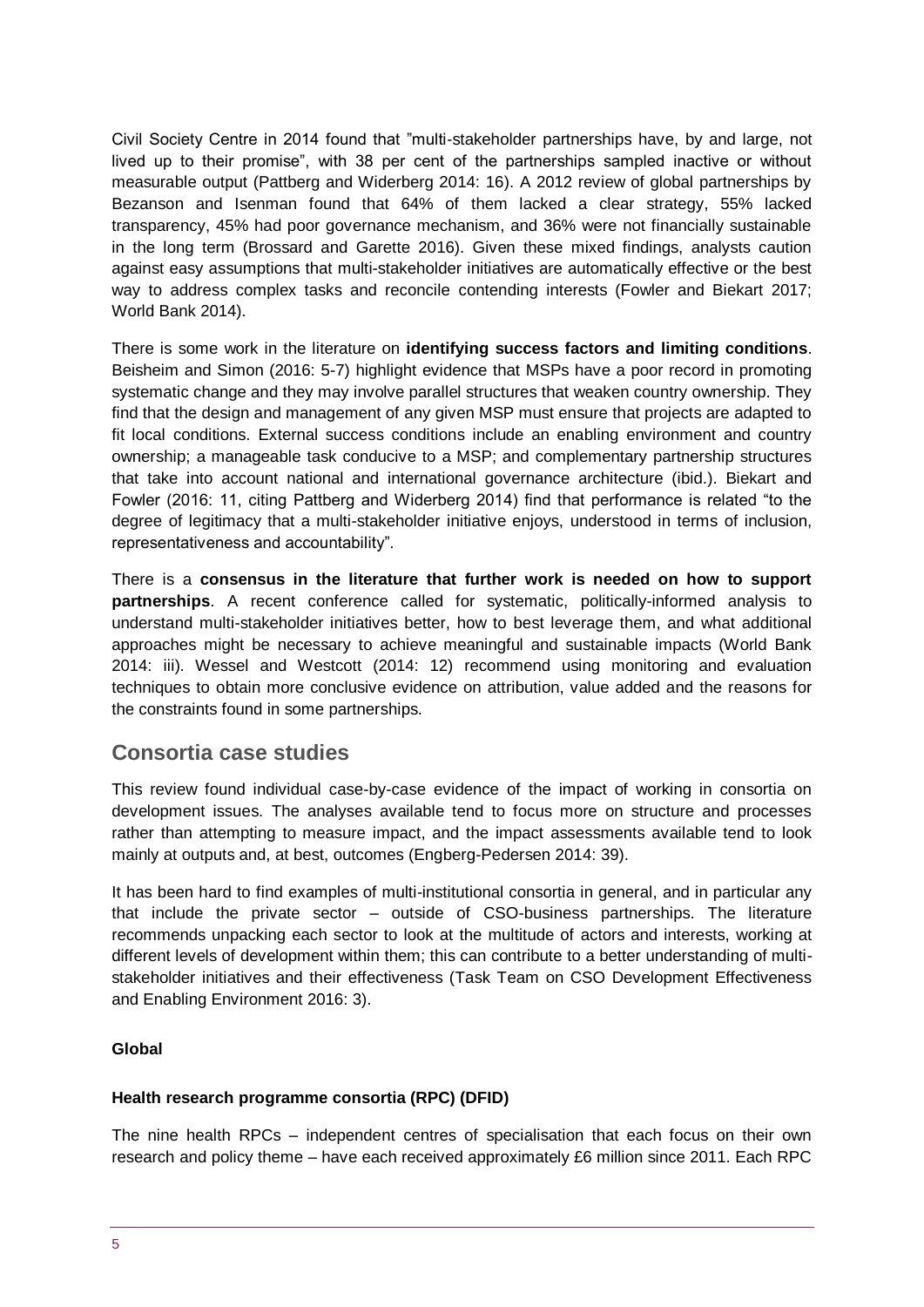consortium is made up of groups of researchers from a number of institutions which may include NGOs, civil society organisations, academic and/or commercial organisations<sup>1</sup>. A mid-term evaluation by Mott MacDonald found that the consortium structure and programme is "highly effective" (Culyer et al 2015: 4). They have been effective in terms of research generation and uptake; in general they are managed efficiently; and they represent good value for money for DFID (ibid.). Culyer et al (2015: 3) conclude that "There can be little doubt that some of the research produced by RPCs is sustainable and will continue to have effects on policy and practice after DFID funding ends and that many of the partnerships will also continue." Identified weaknesses include limited cultivation of research leadership in lower middle income countries and limited collaboration between the RPCs.

### **Global Trachoma Mapping Project (GTMP)<sup>2</sup> (DFID)**

GTMP, which ran from 2012 to 2016, has been a groundbreaking disease-mapping project, which saw surveyors collect and transmit data from 2.6 million people in 29 countries. It was managed by a consortium of NGOs led by Sightsavers. It was designed as a consortium of separate projects that would use a standardized methodology, relying on two types of collaborating NGOs: coordinating and implementing partners (Brooks et al 2016: 10). According to IATI (2015), GTMP has proven that, with a deeply committed consortium, it is possible to effectively manage a partnership of NGOs, academic institutions and the private sector, working closely with national governments and teams of graders, recorders and epidemiologists (ibid.). The success of this approach has led to future programmes being managed in a similar way (ibid.).

### **Africa Climate Change Resilience Alliance (ACCRA) (DFID)**

ACCRA is a consortium made up of Oxfam GB, the Overseas Development Institute (ODI), Save the Children Alliance, CARE International and World Vision International and funded by DFID. Established in 2009, it engages in research, capacity building and advocacy in Ethiopia, Mozambique and Uganda, working with governments, NGOs/civil society organisations (CSOs) and communities. It aims to increase governments' and development actors' use of evidence in designing and implementing interventions that increase communities' capacity to adapt to climate hazards, variability and change (Owl Re 2011). An independent evaluation of the first phase (2009-2011) found ACCRA made significant achievements reaching and in some cases, going beyond the objectives set, despite the modest budget and team and the relatively short time frame. For example, the evaluators found that ACCRA's research process, capacity building and awareness raising activities increased understanding of the value in linking climate change adaptation to disaster risk reduction, livelihoods and social protection interventions (ibid.). Weaknesses include a questioning by consortium agency staff and some international

<https://www.ids.ac.uk/project/future-health-systems-research-programme-consortium>

<sup>1</sup> One example of a health RPC is Future Health Systems, with six core partners (Johns Hopkins Bloomberg

School of Public Health, Baltimore; ICDDR, China National Health Development Research Center, Beijing; Indian Institute for Health Management Research, Jaipur; School of Public Health, Makerere University College of Health Sciences, Kampala, Uganda; Institute for Development Studies, University of Sussex, UK); and seven academic African hub partners. <http://futurehealthsys.squarespace.com/>. See also

<sup>2</sup> https://www.sightsavers.org/gtmp/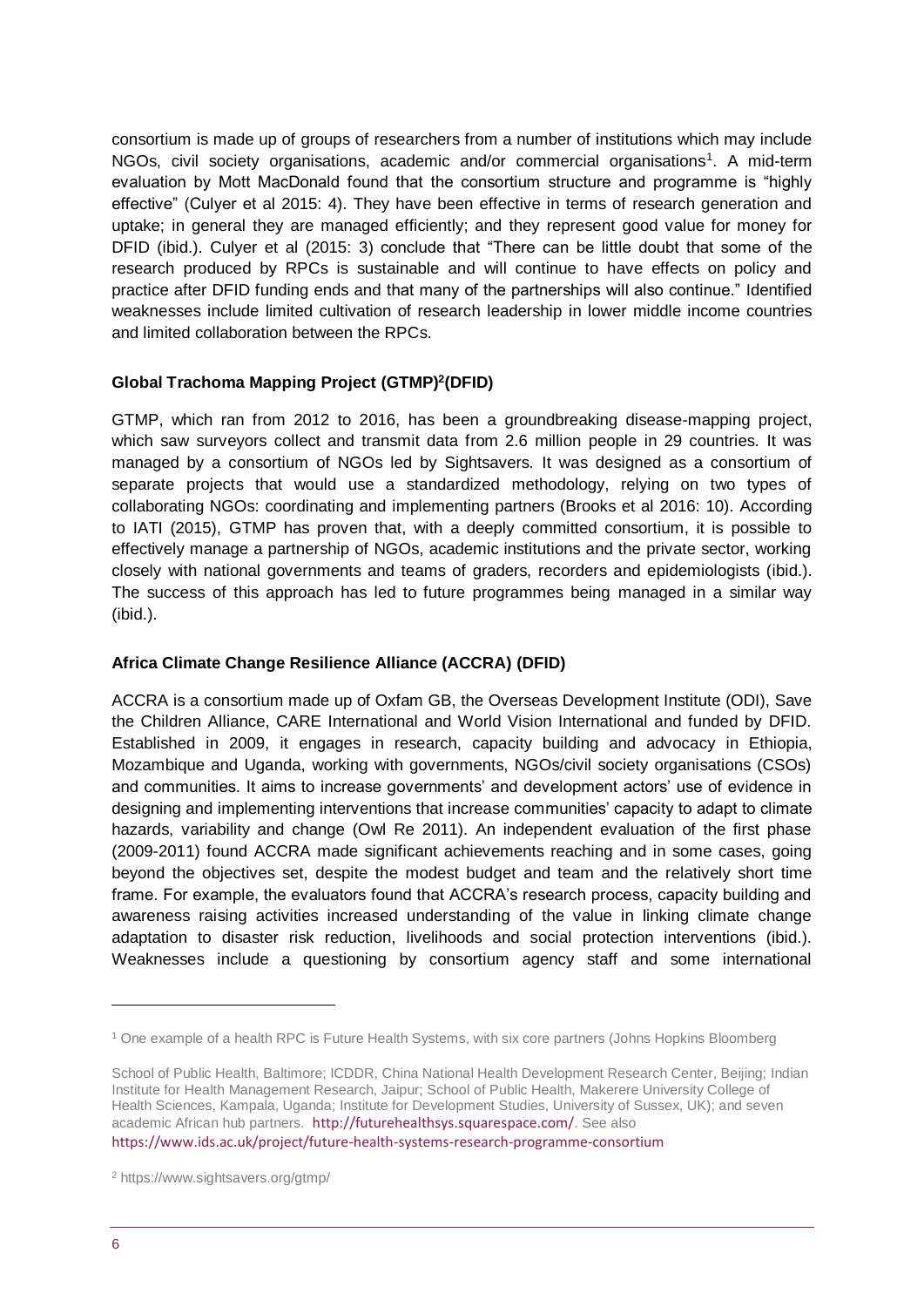stakeholders of the heavy focus on research and the workload it created during the first phase (ibid.). Also, some agency staff found the policy and country briefs too academic and difficult to translate into recommendations for their programmes (ibid.).

### **Future Agricultures Consortium (FAC)** <sup>3</sup>

FAC is a large network of African and UK-based researchers which has been working on analysing agricultural development policies and processes in Sub-Saharan Africa since 2005. In 2014, an external review of FAC's work from 2008-13 awarded an A\* rating. The Consortium's "unique, researcher-led network" model and its approach to analysing the political economy of agricultural policy processes led to positive impacts through synergies between four key areas: research outputs; policy engagement; communications and outreach; and capacity strengthening. (Thompson 2015; Upper Quartile 2014: iii). The evaluation finds that "Starting as a consortium provided the appropriate springboard for FAC to develop into a predominantly African-based network of researchers, coordinated through a number of hubs. The network approach provides value for money by enabling productive research and capacity building relationships with individuals, without the significant transaction costs of developing formal relationships with 50+ organisations across Africa. Decentralisation remains a work in progress, with increasing African ownership and decreasing reliance on DFID core funding. In the past two years FAC has had significant success in attracting project funding; recognition of FAC's value to a variety of organisations." (Upper Quartile 2014: iii)

### **Regional / national**

### **Enhanced Livelihoods Programme (ELMT/ELSE), Horn of Africa<sup>4</sup> (USAID)**

An evaluation of a consortium-managed USAID-funded livelihoods programme in the Mandera Triangle and Southern Ethiopia (2007 -2009) finds satisfactory achievement of intermediate results (Nicholson and Desta 2010: 40). However, the evaluators noted that the programme timeframe of two years was unrealistic with respect to the very broad and ambitious objectives set for the programme in a very challenging environment (ibid.: 47). The consortium consisted of six international NGOs<sup>5</sup>. They conclude that while the consortium included NGOs with considerable experience and understanding of the complex food and livelihood security in the area, "the partners had not worked collectively before under such an arrangement and there was insufficient opportunity in the first year to develop a common sense of vision and purpose for the Consortium; administrative procedures to secure contracts for Sub-Grantees were unduly delayed (especially by the donor); and Consortium meetings out of necessity focused more on "housekeeping" than more strategic issues such as cross-border synergies and regional engagement" (ibid.: 10).

<sup>3</sup> [www.future-agricultures.org](http://www.future-agricultures.org/)

<sup>4</sup> The Enhanced Livelihoods in the Mandera Triangle (ELMT) and Enhanced Livelihoods in Southern Ethiopia (ELSE) Program.

<sup>5</sup> CARE South Sudan/Somalia, CARE Ethiopia, CARE Kenya, Save the Children US Ethiopia, Save the Children UK Ethiopia and Vétérinaires Sans Frontières Suisse Kenya/Somalia (Nicholson and Desta 2010: 8).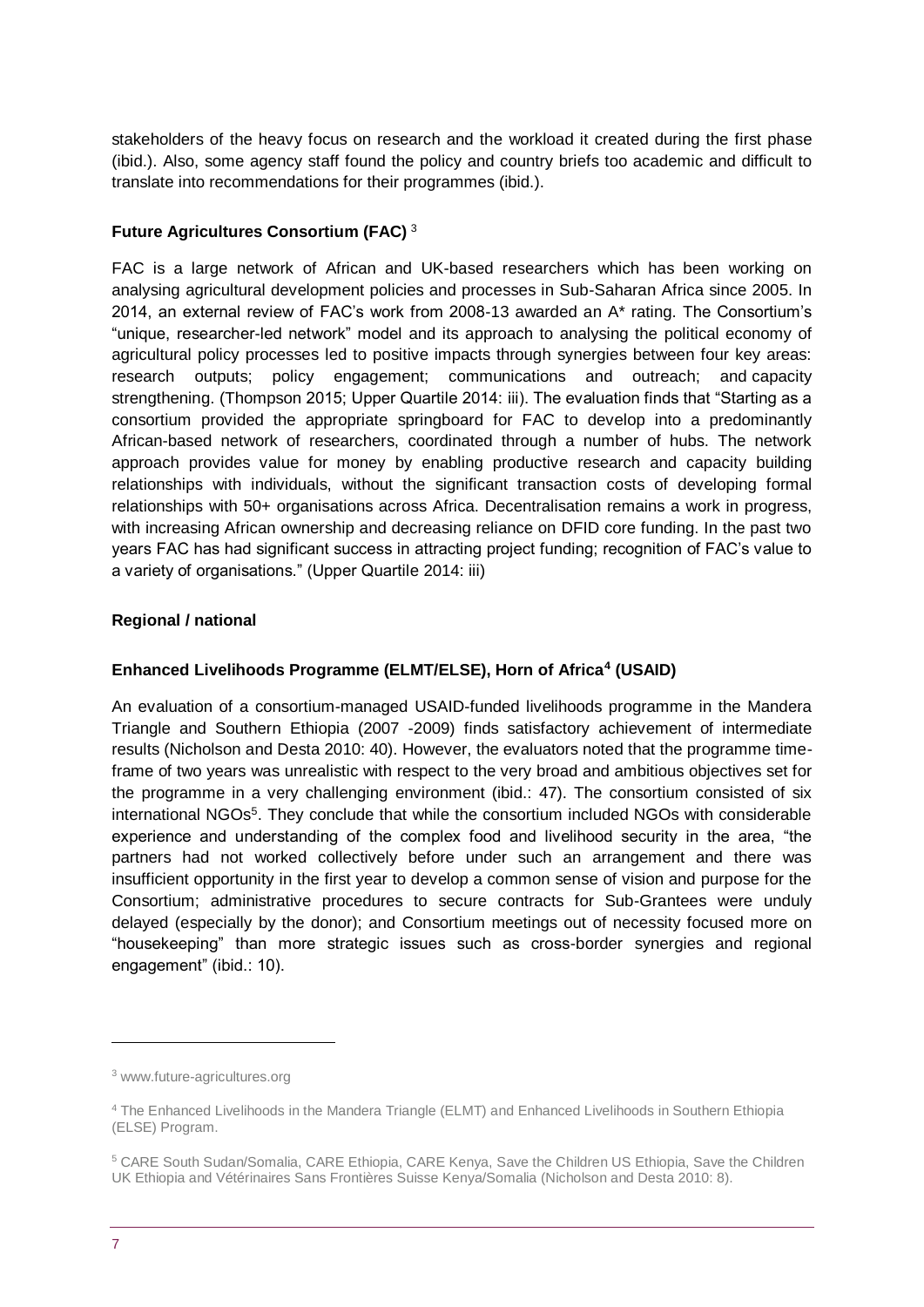### **Coalitions for Change programme, Nigeria (DFID)**

The Development Leadership Program (DLP) provides a series of case studies on "coalitions", defined as "individuals, groups or organizations that come together to achieve social, political and economic goals that they would not be able to achieve on their own" (DLP 2012: 5). One example is the DFID-funded Coalitions for Change (C4C) programme in Nigeria, which was run by an intermediary Nigerian C4C management team and developed eight issue-based coalitions. The issues included, for example, anti-corruption/accountability, climate change and genderaffirmation action. Coalitions were funded for three years, and ranged from three to 11 members, including government, affected communities, media, civil society, and private sector as well as connectors, enablers, implementers, and change champions. In terms of impact, the coalitions were considered successful in coalescing through an issue-based approach and in passing legislation on the rights of persons with disabilities and on climate change. (DLP 2012: 25-26). The report notes that the two coalitions that were based on issues inherited from DFID rather than developed on the ground did not do as well as the others, because there was no prior energy or traction around them (ibid.).

### **Consortia in Water, Sanitation and Hygiene (WASH) and health in Sierra Leone (DFID)**

The House of Commons International Development Committee (IDC) (2014) finds that DFID's use of consortia in WASH and health in Sierra Leone has been very successful according to the NGOs involved. NGOs reported that the consortia had achieved "impact at economies of scale", with reduced administration and overhead costs (ibid.: 15). The agencies involved also appreciated the opportunity granted by the consortium way of working to work closely with and learn from other agencies, develop common standards, and have greater influence with stakeholders (ibid.). The IDC concludes by recommending that "DFID considers expanding this approach to other sectors such as health and to other countries where it could also work well" (ibid.).

# <span id="page-7-0"></span>**3. Lessons learned for donors**

### **Multi-stakeholder partnerships**

There are **consensus agreements on the general principles for successful partnerships in international development.** For example, the 2003 Bali Guidelines on Partnership established by the UN's Department on Economic and Social Affairs (Dodds 2015: 16-17) and the 2007 Global Humanitarian Platform's five Principles of Partnership (PoP) – equality, complementarity, transparency, accountability, results-oriented and responsibility $6$ .

There are also **a number of 'how to' guides on effective MSPs** (Biekart and Fowler 2016: 19). Here are some examples of the types of guidance given:

• Pattberg and Widerberg (2014: 14) identify nine building blocks for enhancing the performance of MSPs for sustainable development, organised across three overarching themes: actors (leadership, partners); processes (goal-setting, funding, management,

-

<sup>6</sup> <http://www.alnap.org/resource/11207>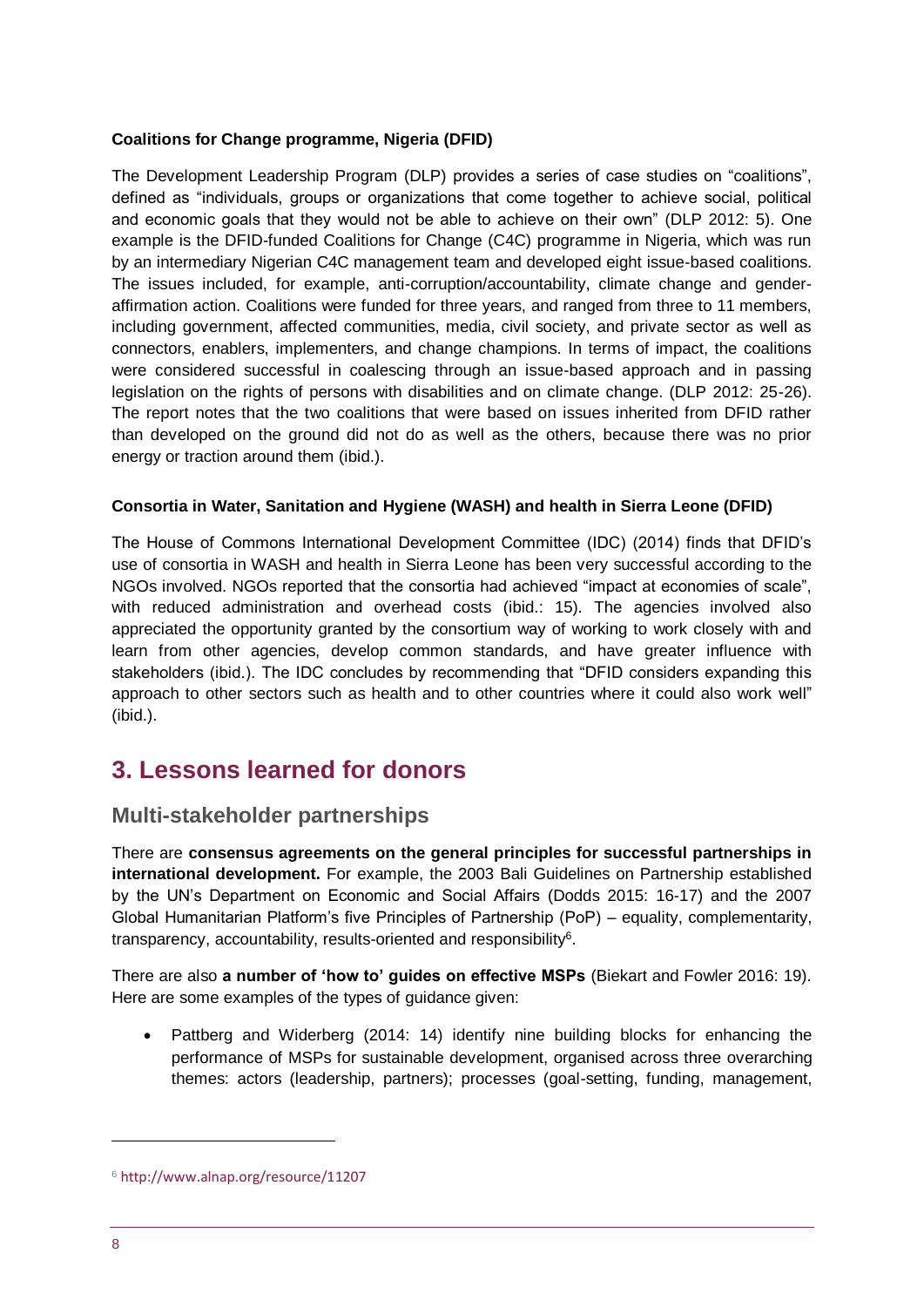monitoring/reporting/evaluation/learning); and contexts (meta-governance, problemstructure, and political and social contexts).

- Biekart and Fowler (2016: 7) find that social investment multi-stakeholder initiatives are more likely to be effective if: (1) the quality of leadership conforms with processes where differences in power are acknowledged and where inclusion and voluntarism of membership are respected; (2) local contexts and actors are recognised as the final arbiters of performance; (3) a common agenda is negotiated and not imposed; (4) mutual trust is gained and maintained; (5) (resource) commitments made are realistic and lived up to; (6) communication is open and fluid; and (7) there is accountable governance with rules of the game that are co-defined and fairly applied.
- See also the Centre for Development Innovation's how to quide to designing and facilitating MSPs (Brouwer et al 2016).
- The Brokering Guidebook (Tennyson, 2005) provides a methodology and tools to undertake the role of brokers in multi sector partnerships, noting that this involves being both a process manager and behind the scenes leader.

However, there is a consensus in the literature that "the value and priority given to multistakeholder initiatives as implementation mechanisms are insufficiently matched by the knowledge and capacities required to make them work well" (Task Team on CSO Development Effectiveness and Enabling Environment 2016: 1). Fowler and Biekart (2017) find that **reviews of the effectiveness of multi-stakeholder initiatives seldom provide detailed information about the actual practice of and responsibility of guiding a multi-stakeholder initiative or the competences required to do so**. In particular they find that country ownership is an important but relatively neglected dimension of multi-stakeholder initiatives (Biekart and Fowler 2016). ECDPM's political economy analysis of CSO-business partnerships also concludes that a better understanding of partnering processes and governance and a more attuned approach to funding, monitoring and evaluation, and so forth, are needed to ensure systematic and adequate support to partnerships (Medinilla and Karakai 2016: 1).

**The literature cautions against searching for a specific and ideal multi-stakeholder initiative template or a 'one-size-fits-all' approach** (Biekart and Fowler 2016: 19; Medinilla and Karaki 2016: 5; Task Team on CSO Development Effectiveness and Enabling Environment 2016: 5). Rather, a successful multi-stakeholder initiative requires the capacity to manage stakeholders themselves, thus enabling agency (Biekart and Fowler 2016: 24).

### **Consortia case studies**

Although the literature described above on MSPs contains lessons for consortium-working, there is **a gap in research looking specifically at how to work effectively in consortia on international development issues**. Despite the increase in consortium-managed projects, there is a paucity of information on how to set up and manage consortia effectively, with little comparative analysis of consortia case studies and limited peer-reviewed literature (Gonsalves 2014: 2; Fowler and McMahon 2010; CRS 2007). There is however emerging evidence from recent individual evaluations, and a couple of comparative analyses.

In addition this review found **one guide to forming effective consortia working on development issues**, developed by the Catholic Relief Services (2008). Covering the design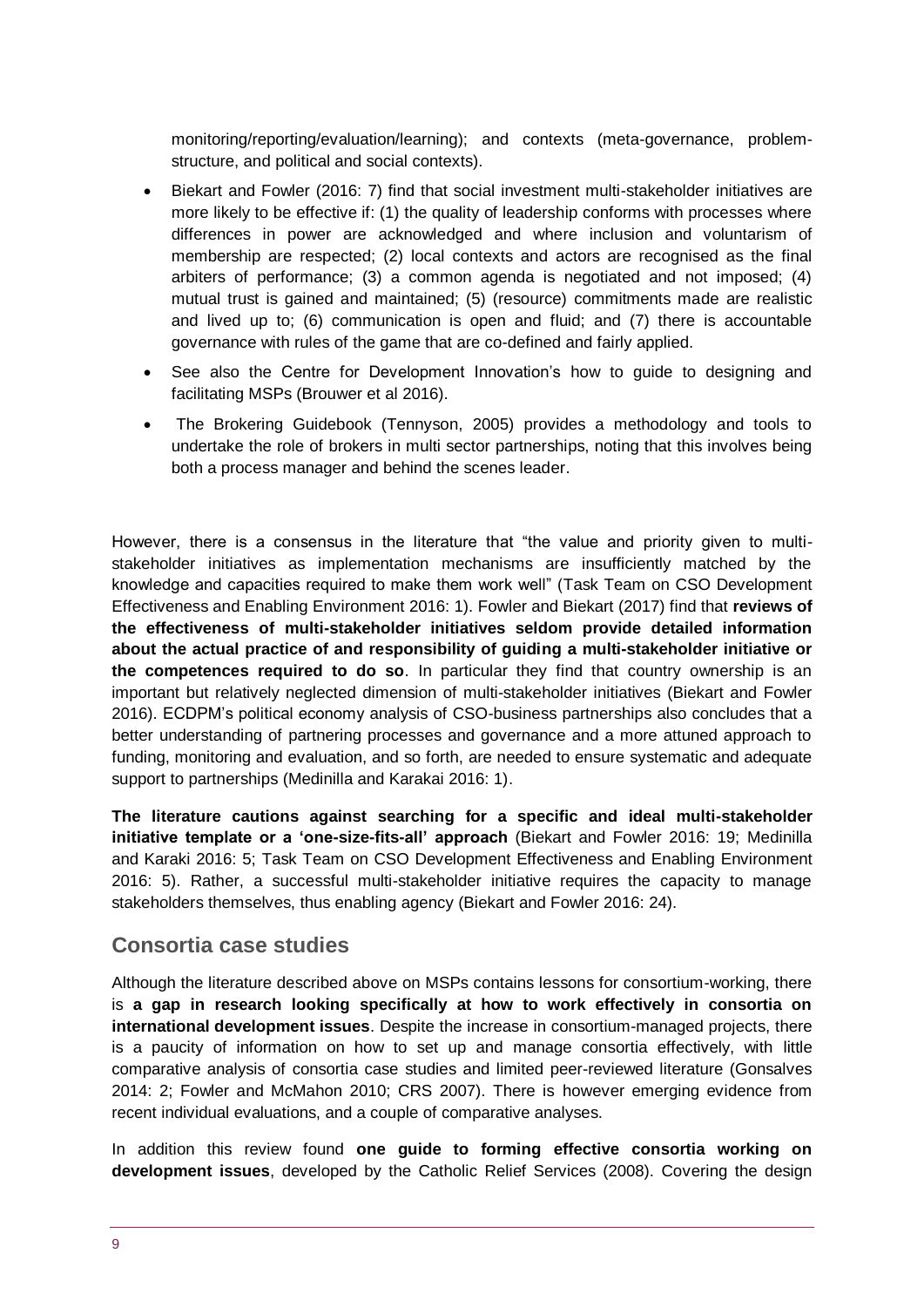and managerial, financial and administrative functions of the consortium, it includes a set of inspirational standards to guide consortium set-up and development as well as practical tools and recommendation to guide consortium formation and implementation (Catholic Relief Services 2008).

### **Global**

#### **Lessons learned on consortium-based research in climate change and development**

Gonsalves (2014) analyses seven case studies of consortia or collaboration working in international development, mainly but not all in climate change adaptation<sup>7</sup>. In the area of climate change adaptation, her research finds that consortia with heterogeneous partner organisations have recently emerged as models to build capacity, share ideas, improve accountability and communication with communities and better meet the needs of beneficiaries on the ground. These may engage academic think-tanks and research centres, non-profits, on-the-ground beneficiaries or community based organisations, policy makers and more (ibid.: 3).

Gonsalves makes a series of recommendations for the process of knowledge co-construction; collaboration; and oversight or management of the partnership. Looking just at the latter, the recommendations include developing indicators for success collaboratively as well as how management can assess 'big-picture' learning across collaborators when establishing goals and vision. She finds that under- or non- performance can be mitigated by establishing a strong sense of joint enterprise up front. Also, in the cases of non-performance, partner and funder organisations should 'stay in' as long as possible to support disengaged parties. Two key points include 1) ensuring management and oversight processes maintain an appropriate balance between internal learning and ensuring accountability and 2) efforts to bring stakeholders and participants "into the tent" as a vital practice in the establishment of a consortia as a community of practice (which Gonsalves finds is a neglected issue in the current literature) (ibid.: 19; 25).

### **Health research programme consortia (RPCs) (DFID)**

The mid-term evaluation of the DFID-funded health research programme consortia sets out some detailed recommendations for the RPCs, and in particular for the donor, going forward. These include (but are not limited to) recommendations for DFID to encourage cross-consortia collaboration; improve RPC engagement with DFID technical staff; and setting out more explicit expectations of capacity building (Culyer et al 2015: 4). They also recommend an adaptive management approach: rather than specifying how RPCs are to be managed, they recommend DFID specifies the required management tasks, with flexibility as to how they are organised (ibid.). Further recommendations are detailed in the evaluation report (ibid.).

### **Future Agricultures Consortium (FAC) (DFID)**

The independent evaluation of FAC 2008-2013 concludes that "while providing core support to FAC, DFID has avoided micro-management and created space for researchers to prioritise themes and activities. This has positively reflected on the relevance of FAC outputs to many

-

<sup>7</sup> The case studies are anonymised; a brief description is provided of each case (Gonsalves 2014: 7-8).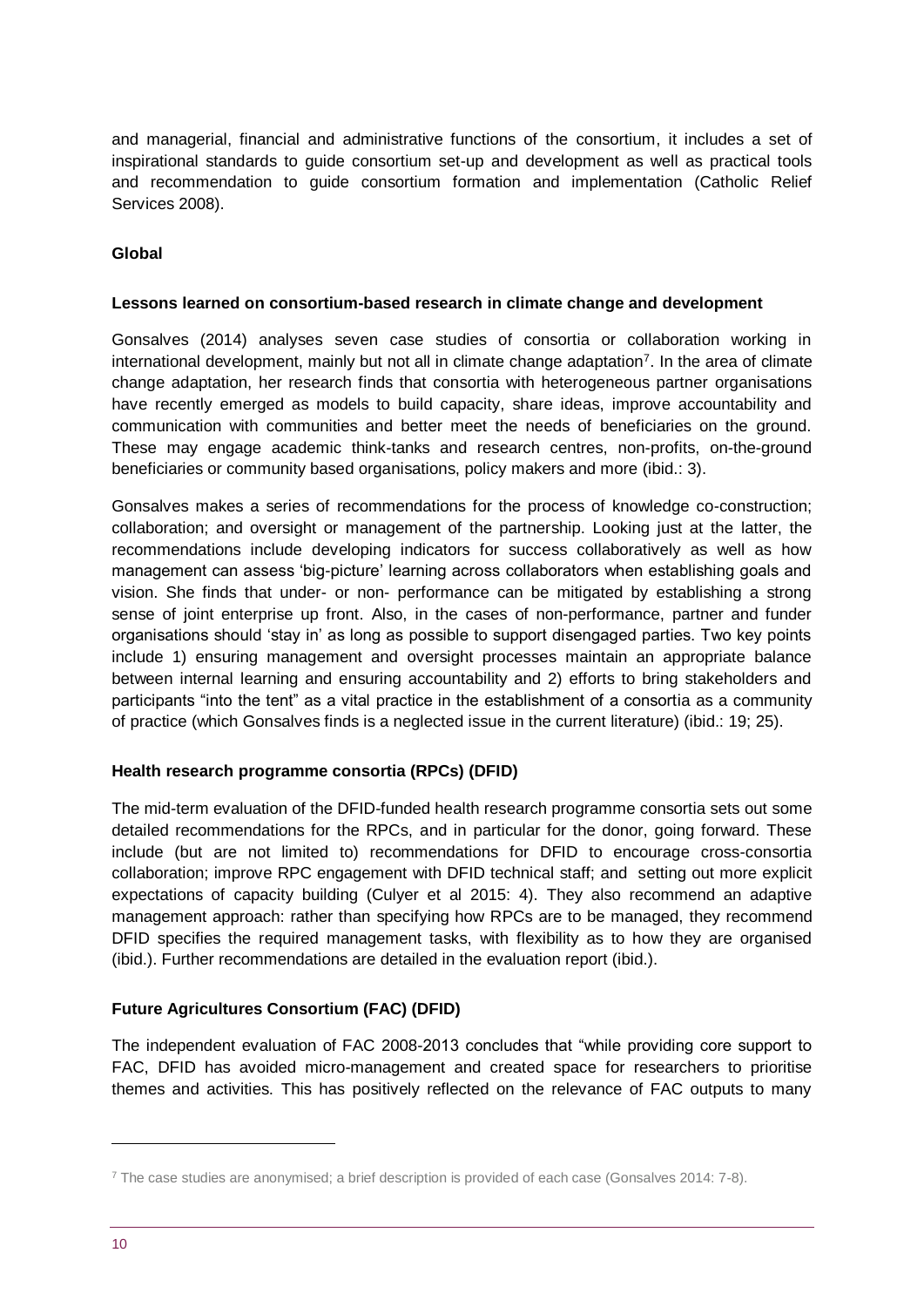users. It is important that FAC is an increasingly African dominated network and this should not be compromised. However, there are under-exploited opportunities for more synergy between FAC evidence and Africa based capacity on one hand and DFID advisers in country on the other. Realising this synergy will require raising awareness of opportunities for collaboration on both sides." (Upper Quartile 2014)

### **Pathways to Sustainability Global Consortium – transformative knowledge network (funded largely by the UK's Economic and Social Research Council (ESRC))**

The ESRC STEPS (Social, Technological and Environmental Pathways to Sustainability) Centre<sup>8</sup> launched the Pathways to Sustainability Global Consortium launched in 2015<sup>9</sup>. The Consortium's flagship project – the Pathways transformative knowledge network – aims to carry out comparative research and encourage social transformations to respond to socio-ecological problems in six countries<sup>10</sup>. This network is an international group of research organisations, collaborating to explore processes of social transformation and to share insights across disciplines, cultures and contexts. Ely and Marin (2017) look at the early experiences of two hubs in the network (UK and Argentina) and finds that the collaborative work offers lessons regarding the various challenges of working across aligned and non-aligned networks in co-design (Marin et al. 2016). Insights for managing networked approaches include understanding how the legitimacy of researchers as convenors require entering processes without predefined goals and utilising trust relationships/reputations that are built over many years. Ely and Marin (2016) recommend retaining some level of flexibility to exploit windows of opportunities – a challenge for funding organisations with more traditional models of accountability.

### **Building Resilience and Adaptation to Climate Extremes and Disasters (BRACED)(DFID)**

BRACED is a DFID-funded multi-country programme launched in 2014 aiming to benefit 5 million people facing climate extremes and disasters across the Sahel, East Africa and Asia. The Christian Aid-led BRACED consortia in Burkina Faso and Ethiopia focus on the communication and use of climate information amongst agro-pastoralists. Jones et al (2016) explain how building resilience to climate extremes and disasters requires new forms of collaboration that bring together the capacities of a wide range of cross-sectoral partners. Alongside development and communications organisations, the National Meteorological and Hydrological Services are key partners in each consortium, while the Met Office and King's College London provide crossproject support in climate and social science (ibid.: 19). At the start of the project there was limited shared understanding across consortia partners of the coproduction process through which relevant climate information would be developed (ibid.). Lessons learned include the need to: "a) identify places for ongoing learning and review, within and between at-risk groups, partners and government stakeholders; b) share responsibilities and build capacities for collaborative learning, rather than relying on an intermediary organisation; and c) ensure learning

<sup>&</sup>lt;sup>8</sup> ESRC STEPS conducts interdisciplinary and transdisciplinary research on sustainability challenges related to four broad domains: food and agriculture, health and disease, water and sanitation, and energy and climate. [http://steps-centre.org](http://steps-centre.org/)

<sup>9</sup> <http://steps-centre.org/global/>

<sup>10</sup> <http://steps-centre.org/project/tkn/>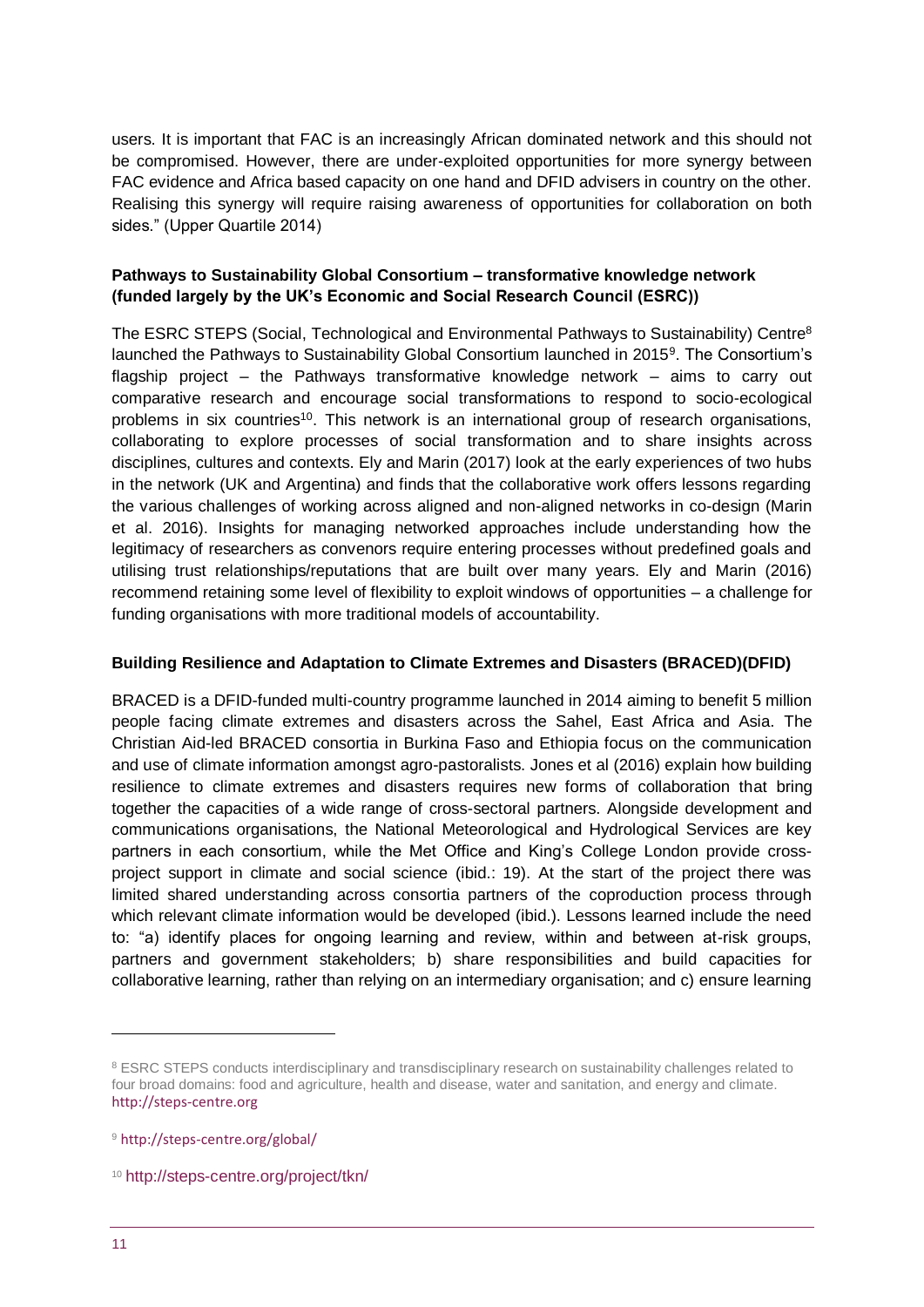activities are relevant to all partners, as operational partners prefer practical approaches to learning with demonstrable benefits for at-risk groups". (ibid., also see Visman et al 2016)

### **Dynamic Drivers of Disease in Africa Consortium<sup>11</sup> (funded by DFID, the Natural Environment Research Council (NERC) and ESRC)**

From 2011-2016, the Dynamic Drivers of Disease in Africa Consortium, hosted by the ESRC STEPS Centre based at Sussex University, undertook a major ESPA<sup>12</sup>-funded programme to advance understanding of the connections between animal-to-human disease transmission and environment in Africa. The overall Consortium involved 19 institutions, ranging from diverse research groups in multiple universities in Africa, Europe and the US to veterinary, public health and wildlife departments in Africa (Scoones 2016). The programme involved five countries in Africa (Zimbabwe, Zambia, Kenya, Sierra Leone and Ghana) and four diseases (ibid.). Lessons learned include funding and managing large group based projects in relation to the common four group formation phases: forming, norming, storming and performing (ibid.). Scoones also highlights the need to ensure there is enough money dedicated to capitalise on the value generated by groups when they start performing. Other recommendations are to invest in 1) the relation-building that generates impact, rather than formulaic approaches, and 2) in leadership, brokerage and facilitation that nurture creative partnerships (ibid.).

#### **NGO consortia – Dialogue and dissent programme (The Netherlands)**

The new "Dialogue and dissent" programme has been launched by the Netherlands in 2016, aiming to support NGO consortia to strengthen CSOs' capacity for lobbying and advocacy. A baseline study maps some issues that may affect effectiveness of working in consortia, looking in depth at five cross-cutting themes: how to be partners, how to deal with friction, capacity, effectiveness and evaluation (van Wessel et al 2017). Taking one of these – capacity – as an example, the study notes that limited capacity (staff time, expertise) of the donor may restrict the development of partnerships and there should be further reflection on how the available capacity can be used more effectively. Options include; "a more strategic focus within the partnerships, differentiation across the partnerships in order to establish collaborations there where the highest added value lies, and coordination across partnerships to attain efficiencies" (ibid.: iix).

#### *DFID-funded Conflict Sensitivity Consortium<sup>13</sup>*

A mid-term review of the DFID-funded Conflict Sensitivity Consortium found it to be effective, efficient and relevant, and on its way to meeting its objective of improving the use of conflict sensitive approaches across a broad network of NGOs, local partners and donor agencies (Hamilton 2010). It consists of four consortia of NGOs, in the UK, Kenya, Sierra Leone and Sri Lanka. The review noted that the consortium nature was absolutely central to the project's design and operation (ibid.: 30). The review finds significant costs involved in functioning this way but suggests that benefits were starting to flow which make it worthwhile. Recommendations for addressing ongoing issues include: "balancing the levels of contribution by different agencies;

-

<sup>11</sup> http://steps-centre.org/project/drivers\_of\_disease/

<sup>12</sup> Ecosystem Services for Poverty Alleviation (ESPA) programme<http://www.espa.ac.uk/about/espa>

<sup>13</sup> <http://www.conflictsensitivity.org/>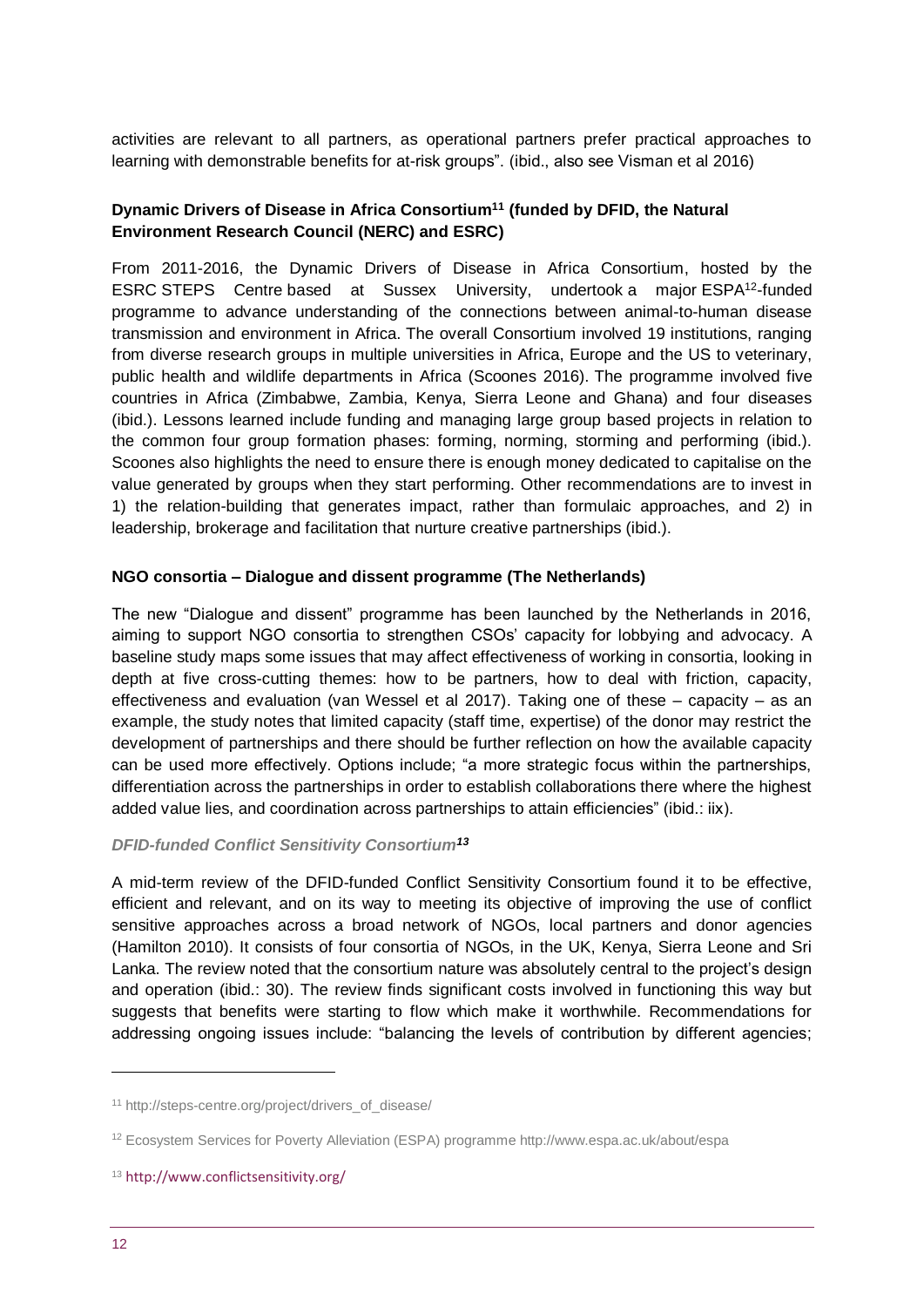addressing the practical and strategic constraints on deeper participation by member agencies; reducing dependence on the project coordinators; managing budgetary and financial issues more fluidly; enabling more real-time and multi-layered communication across the four consortia; setting boundaries to membership of the consortia; and handling the North-South dynamics of the project" (Hamilton 2010: 4).

### **Regional / national**

### **Enhanced Livelihoods Programme (ELMT/ELSE), Horn of Africa (USAID)**

Fowler and McMahon (2010) looked at how the consortium delivering the USAID-funded ELT/ELSE programme (2007-2009) functioned. They aim to identify lessons for the design and management of future consortia and multi-country programmes. Their advice for donors includes understanding that consortia and other forms of collaboration are not "projects" by another name; they are living relational arrangements that become (in)effective depending on how they are initiated, grown and treated (Fowler and McMahon 2010: 4). The management of consortia requires adequate resources and specific staff competencies in understanding and supporting organisational processes (ibid.). Fowler and McMahon note that they are seldom suitable for short-term programmes; they may not reduce burdens on staff or externalise transactions costs (particularly when there is micro-management) (ibid.). They recommend factoring in adaptive management as a standard operating requirement (ibid.).

### **Emergency Capacity Building project and country consortia (core funding by Bill and Melinda Gates Foundation)**

The Emergency Capacity Building (ECB) Project was a global humanitarian initiative led by six international agencies working through ECB country-level consortia in Bangladesh, Bolivia, Indonesia, Niger, and the Horn of Africa from 2005 to 2013 (Klenk 2012) . It aimed to improve the speed, quality and effectiveness of emergency preparedness and response in the humanitarian community by building capacity at the field, organisational and global humanitarian sector levels (ibid.). It set up country consortia led by an ECB Project agency. Other agencies (national NGOs, government institutions, peer international NGOs and UN agencies) could join the consortia either as members or observers.

This is an international initiative; it is included under the regional/national section of this report to highlight the lessons learned from the experience of setting up consortia at the country level. Several resources provide lessons learned from the ECB country experience. Klenk (2012) provides a detailed guide to ten factors for successful collaboration, including: defining common aims and objectives; ensuring effective leadership; demonstrating visible support and reliable commitment; prioritising staff time to facilitate and support the process; ensuring transparent, effective communication; clarifying roles and responsibilities; funding the process; finding common approaches; and managing crisis within the consortium. Another set of lessons learned is provided by Baker (2014).

### **Coalitions for Change programme, Nigeria (DFID)**

Identified success factors included Nigerian ownership of the project (allowing DFID to step back and immunize itself from potential political fallout), and at the same time DFID being willing to take risk (DLP 2012: 25-26). Also, an inclusive methodology that planned with minority voices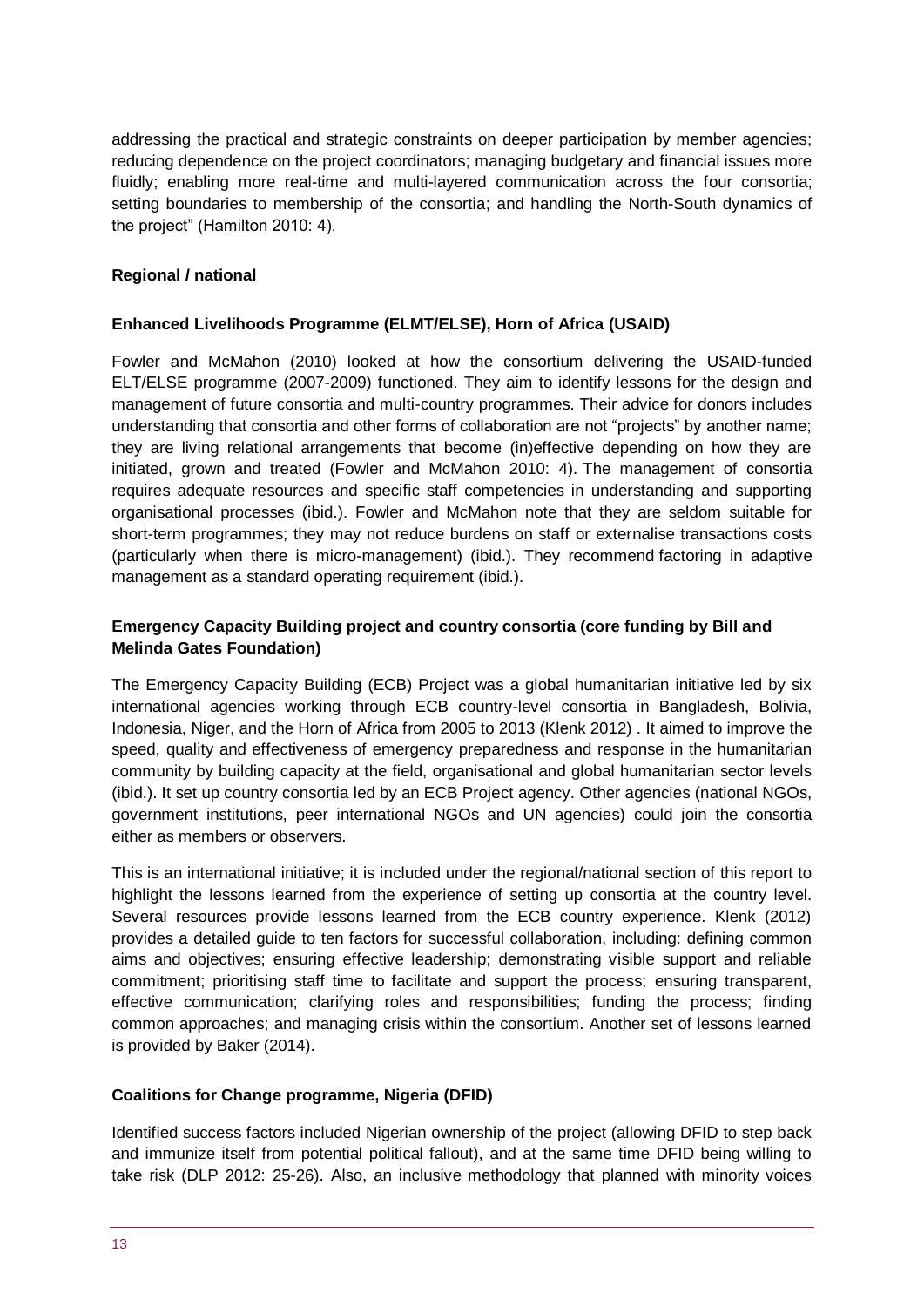and issues was important, as was building on natural coalitions of people who were already comfortable working together; a deliberate communication strategy; an annual review process to identify problems; and the ability to work flexibly in an unpredictable environment (ibid.).

# <span id="page-13-0"></span>**4. Future research**

Given the time constraints of this rapid review it has **not been possible to cover all of the individual case studies on working in consortia** found in the literature or suggested by experts. Here are other cases that were not researched. It has not been identified if these cases provide evidence of impact and/or lessons for donors.

- DFID Programme Partnership Arrangement (PPA) Consortiums: Restless Development (lead agency), War Child UK and Youth Business International: mid-term evaluation (Brady 2014); *final evaluation due 2016*. Farm Africa and Self Help Africa: *evaluations not found*.
- **•** An analysis by Derbyshire and Donovan (2016) looks at lessons learned through the lens of adaptive programming, including from the DFID funded consortium SAVI (State Accountability and Voice Initiative, Nigeria) programme.
- The Partnership Brokers Association provides a series of case studies on the process of developing and managing the multi-stakeholder humanitarian agencies' Start Network<sup>14</sup>.
- The Ebola Response Anthropology Platform <http://www.ebola-anthropology.net/>) launched by the London School of Hygiene and Tropical Medicine in partnership with IDS and the University of Exeter. It now has an £8 million grant from the Research for Health in Humanitarian Crises programme (R2HC) which is funded equally by the Wellcome Trust and DFID. <http://www.ebola-anthropology.net/>

In addition there are **other related – and more established – bodies of literature which could provide useful lessons learned** for donors working with consortia. It was beyond the time constraints of this rapid review to look in detail at this wider literature. This includes research on:

- **Analysis of global multi-stakeholder partnerships and networks**. Several studies of MSPs have been included in this report; however this is a small insight into a much larger literature. See for example reviews by Wessel and Wescott (2014); studies cited in Biekart and Fowler (2016: 2-3); as well as work by Shiffman et al (2016) on the emergence and effectiveness of global health networks, and the case studies on the Global Fund to Fight Aids, Tuberculosis and Malaria and the REDD+ Programme in the OECD 2015 development cooperation report (OECD 2015).
- **Analysis of consortium-working in other fields** for example, business or applied scientific research – and **in developed countries**. For example, Gonsalves (2014: 25) finds similar learning from working on complex, uncertain problems within distributed consortium on other issues such as health.
- The challenges and lessons learned for **partnership working between two different sectors** – for example **between NGOs and academia** (Green 2017), and **between private sector and NGOs** (Byiers et al 2015, 2016).

<sup>14</sup> http://partnershipbrokers[.org/w/learning/case-studies/](http://partnershipbrokers.org/w/learning/case-studies/)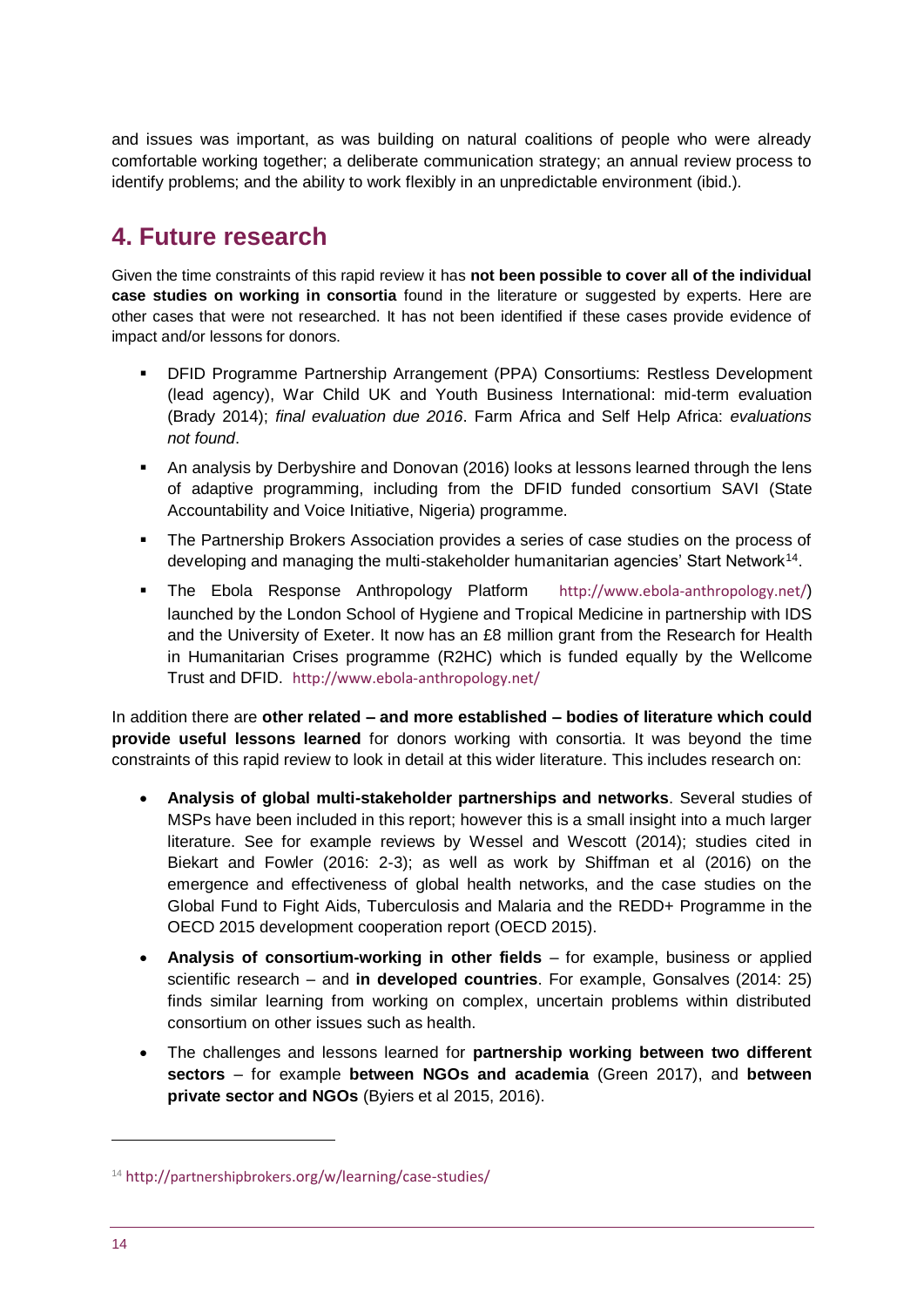• **Communities of practice theory** – identified by Gonsalves (2014: 5-6) as offering a great deal to inform the structure and effective functioning of a research consortium.

# <span id="page-14-0"></span>**5. References**

Beisheim, M. & Simon, N. (2016). *Multi-stakeholder Partnerships for Implementing the 2030 Agenda: Improving Accountability and Transparency.* Paper for the 2016 ECOSOC Partnership Forum. Berlin: German Institute for International and Security Affairs (SWP). [https://www.un.org/ecosoc/sites/www.un.org.ecosoc/files/files/en/2016doc/partnership-forum](https://www.un.org/ecosoc/sites/www.un.org.ecosoc/files/files/en/2016doc/partnership-forum-beisheim-simon.pdf)[beisheim-simon.pdf](https://www.un.org/ecosoc/sites/www.un.org.ecosoc/files/files/en/2016doc/partnership-forum-beisheim-simon.pdf)

Biekart, K., & Fowler, A. (2016). *Effective Multi-Stakeholder Initiatives through Civic Engagement*. Paper submitted to the 12th International conference of the International Society for Third Sector Research, Ersta Sköndal University College, Stockholm, Sweden, June 28 - July 1, 2016.

[https://www.researchgate.net/profile/Alan\\_Fowler/publication/305719346\\_Effective\\_Multi-](https://www.researchgate.net/profile/Alan_Fowler/publication/305719346_Effective_Multi-Stakeholder_Initiatives_through_Civic_Engagement/links/579b713b08ae802facba56b8.pdf)[Stakeholder\\_Initiatives\\_through\\_Civic\\_Engagement/links/579b713b08ae802facba56b8.pdf](https://www.researchgate.net/profile/Alan_Fowler/publication/305719346_Effective_Multi-Stakeholder_Initiatives_through_Civic_Engagement/links/579b713b08ae802facba56b8.pdf)

Bezanson, K.A. & Isenman, P. (2012). *Governance of New Global Partnerships: Challenges, Weaknesses, and Lessons.* CGD Policy Paper 014. Washington DC: Center for Global Development. <http://www.cgdev.org/content/publications/detail/1426627>

Brady, R. (2014). *External Evaluation of the PPA Consortium of Restless Development (lead agency), War Child UK and Youth Business International, April 2014*. <http://restlessdevelopment.org/file/ppa-external-evaluation-pdf>

Brandt, P., Ernst, A., Gralla, F., Luederitz, C., Lang, D. J., Newig, J., ... & von Wehrden, H. (2013). A review of transdisciplinary research in sustainability science*. Ecological Economics, 92*, 1-15. <http://dx.doi.org/10.1016/j.ecolecon.2013.04.008>

Brooks, P., Rosenberg, J. & Weintraub, R. (2016). *The Global Trachoma Mapping Project. Cases in global health delivery.* The President and Fellows of Harvard College. [http://www.globalhealthdelivery.org/files/ghd/files/ghd-035\\_gtmp.pdf](http://www.globalhealthdelivery.org/files/ghd/files/ghd-035_gtmp.pdf)

Brossard, S. & Garrette, B. (2016). *Five lessons on multi-stakeholder partnerships for development*. The Practitioner Hub for Inclusive Business. Accessed 31 March 2017. [http://www.inclusivebusinesshub.org/five-lessons-on-multi-stakeholder-partnerships-for](http://www.inclusivebusinesshub.org/five-lessons-on-multi-stakeholder-partnerships-for-development/#_ftn2)[development/#\\_ftn2](http://www.inclusivebusinesshub.org/five-lessons-on-multi-stakeholder-partnerships-for-development/#_ftn2)

Brouwer, J. H., Woodhill, A. J., Hemmati, M., Verhoosel, K. S., & van Vugt, S. M. (2016). *The MSP guide*. Practical Action Publishing Ltd.<http://edepot.wur.nl/358948>

Byiers, B., Guadagno, F. & Karaki, K. 2015. *From looking good to doing good: Mapping CSObusiness partnerships.* ECDPM, Discussion Paper 182. Maastricht: ECDPM. <http://ecdpm.org/publications/looking-good-doing-good-mapping-cso-business-partnerships/>

Byiers, B., Große-Puppendahl, S., Huyse, H., Rosengren, A. & Vaes., S. (2016). *Principles for publicprivate partnerships - towards sustainability? Lessons from SAGCOT, healthcare in Lesotho, and Better Factories Cambodia*. ECDPM Discussion Paper 194. Maastricht: ECDPM and KU Leuven. [http://ecdpm.org/publications/principles-public-private-partnerships-towards](http://ecdpm.org/publications/principles-public-private-partnerships-towards-sustainability/)[sustainability/](http://ecdpm.org/publications/principles-public-private-partnerships-towards-sustainability/)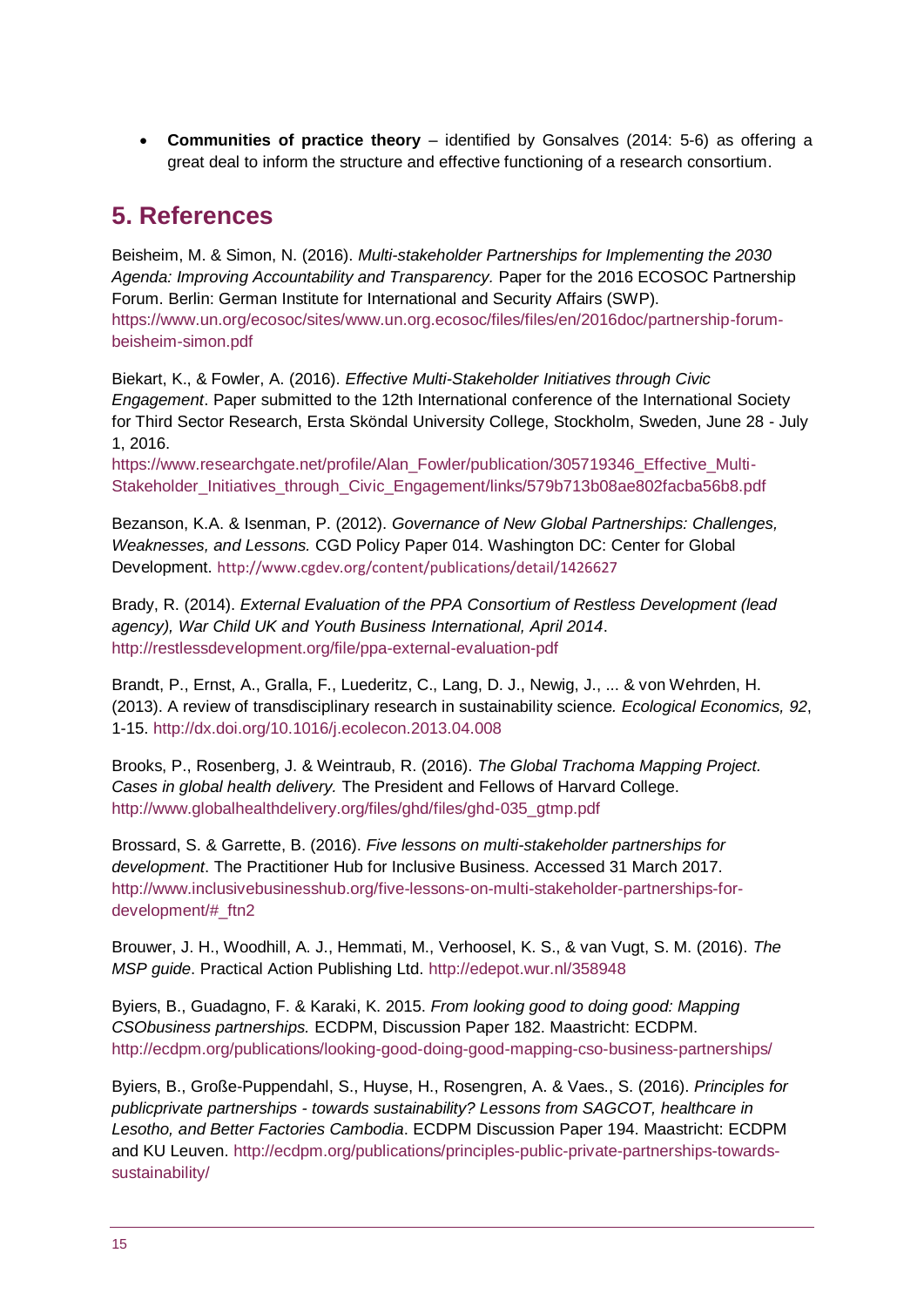Catholic Relief Services (2008). *Consortium Alignments Framework for Excellence*. Baltimore: Catholic Relief Services. [https://usaidlearninglab.org/library/crs-consortium-partnership-cafe](https://usaidlearninglab.org/library/crs-consortium-partnership-cafe-consortium-alignments-framework-excellence-0)[consortium-alignments-framework-excellence-0](https://usaidlearninglab.org/library/crs-consortium-partnership-cafe-consortium-alignments-framework-excellence-0)

Clark, W. C., van Kerkhoff, L., Lebel, L., & Gallopin, G. C. (2016). Crafting usable knowledge for sustainable development. *Proceedings of the National Academy of Sciences, 113*(17), 4570- 4578. <http://www.pnas.org/content/113/17/4570.short>

Culyer, T., Drew, R., Wells, H., Collins, T., Phillipson, R., Sambo, C. & Watson, S. (2015). *Mid-Term Evaluation of DFID's Health Research Programme Consortia. Synthesis Report.* Mott Macdonald.

[https://www.gov.uk/government/uploads/system/uploads/attachment\\_data/file/493958/Health-](https://www.gov.uk/government/uploads/system/uploads/attachment_data/file/493958/Health-Research-Prog-Mid-Term-Eval.pdf)[Research-Prog-Mid-Term-Eval.pdf](https://www.gov.uk/government/uploads/system/uploads/attachment_data/file/493958/Health-Research-Prog-Mid-Term-Eval.pdf)

Derbyshire, H. & Donovan, E. (2016). *Adaptive programming in practice: shared lessons from the DFID-funded LASER and SAVI programmes*. UK Aid. [http://www.laserdev.org/media/1171/11](http://www.laserdev.org/media/1171/11-laser_savi_report-online-version-final-120816pdf.pdf) laser\_savi\_report-online-version-final-120816pdf.pdf

Development Leadership Program (2012). *Coalitions in the Politics of Development. Findings, insights and guidance from the DLP Coalitions Workshop, Sydney, 15-16 February 2012.*  <http://publications.dlprog.org/Coalitions%20in%20the%20Politics%20of%20Development.pdf>

Dodds, F. (2015). *Multi-stakeholder partnerships: Making them work for the Post-2015 Development Agenda*. Global Research Institute. [https://sustainabledevelopment.un.org/content/documents/16192015partnerships\\_background\\_n](https://sustainabledevelopment.un.org/content/documents/16192015partnerships_background_note.pdf) [ote.pdf](https://sustainabledevelopment.un.org/content/documents/16192015partnerships_background_note.pdf)

Engberg-Pedersen, P. (2014). *Multi-stakeholder partnerships in Danish development policy: Poverty reduction, sustainable development and global public goods* (No. 2014: 27). DIIS Reports, Danish Institute for International Studies. <https://www.econstor.eu/bitstream/10419/120387/1/818455608.pdf>

Ely, A. & Marin, A. (2016). Learning about 'Engaged Excellence'across a Transformative Knowledge Network. *IDS Bulletin*, *47*(6). <http://bulletin.ids.ac.uk/idsbo/article/view/2831/ONLINE%20ARTICLE>

Fowler, A. & Biekart, K. (2017). Multi‐Stakeholder Initiatives for Sustainable Development Goals: The Importance of Interlocutors. *Public Administration and Development*. (2017) DOI: 10.1002/pad

Fowler, A. and McMahon, J. (2010). *Insights from the enhanced livelihoods in the Mandera triangle programme – ELMT/ELSE. Policy brief. Working as a consortium – benefits and challenges*.

[http://www.fao.org/fileadmin/user\\_upload/drought/docs/ELMT\\_Consortium\\_Policy\\_Brief-](http://www.fao.org/fileadmin/user_upload/drought/docs/ELMT_Consortium_Policy_Brief-FINAL_1_.pdf)[FINAL\\_1\\_.pdf](http://www.fao.org/fileadmin/user_upload/drought/docs/ELMT_Consortium_Policy_Brief-FINAL_1_.pdf)

Gonsalves, A. (2014). *Lessons learned on consortium-based research in climate change and development.* CARIAA Working Paper no. 1. Ottowa: International Development Research Centre and London: UK Aid. [https://www.idrc.ca/en/article/lessons-consortium-based-research](https://www.idrc.ca/en/article/lessons-consortium-based-research-climate-change-and-development)[climate-change-and-development](https://www.idrc.ca/en/article/lessons-consortium-based-research-climate-change-and-development)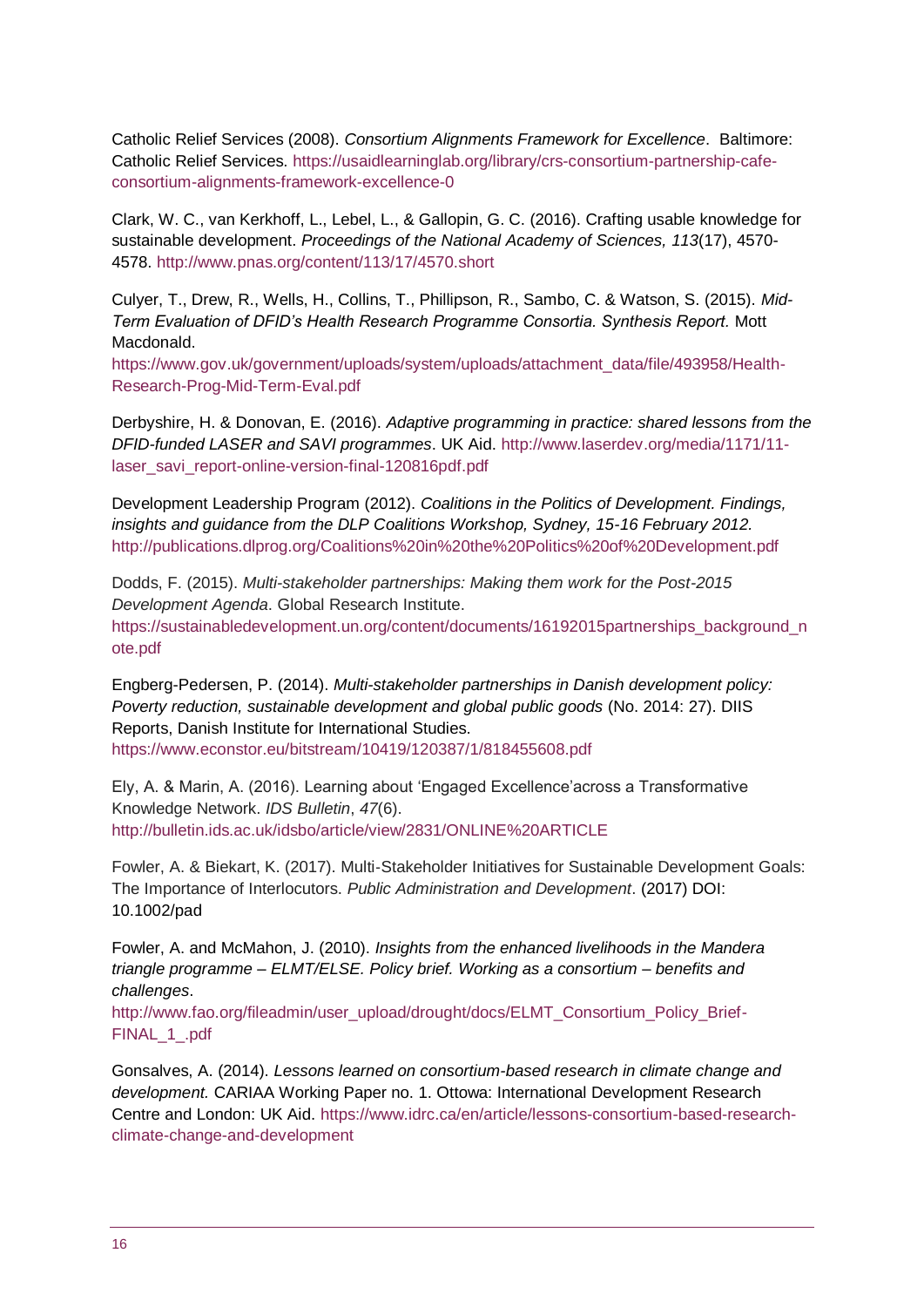Green, D. (2017). *The NGO-Academia interface: realising the shared potential*. In Georgalakis, J., Jessani, N., Oronje, R., & Ramalingam, B. (2017). *The Social Realities of Knowledge for Development: Sharing Lessons of Improving Development Processes with Evidence*. Brighton: Institute of Development Studies. [http://www.theimpactinitiative.net/impact-lab/collection/ngo](http://www.theimpactinitiative.net/impact-lab/collection/ngo-academia-interface)[academia-interface](http://www.theimpactinitiative.net/impact-lab/collection/ngo-academia-interface)

Hamilton, K. (2010). *Conflict Sensitivity Consortium Project: The Practice of Conflict Sensitivity concept to impact. Mid-Term Review Report*.

IATI (2015). *Annual Review Summary Sheet. Eliminating blinding trachoma*.

International Development Committee (2014). *Recovery and Development in Sierra Leone and Liberia Sixth Report of Session 2014–15.* London: House of Commons. <https://www.publications.parliament.uk/pa/cm201415/cmselect/cmintdev/247/247.pdf>

Jones, L., Harvey, B., & Godfrey-Wood, R. (2016). The changing role of NGOs in supporting climate services. *Resilience Intel, 4* [https://www.odi.org/sites/odi.org.uk/files/resource](https://www.odi.org/sites/odi.org.uk/files/resource-documents/10885.pdf)[documents/10885.pdf](https://www.odi.org/sites/odi.org.uk/files/resource-documents/10885.pdf)

Karaki, K. & Medinilla, A. (2016). *Donor agencies and multi-stakeholder partnerships: Harnessing interests or herding cats?* European Centre for Development Policy Management. [http://ecdpm.org/wp-content/uploads/DP204-Donor-Agencies-Karaki-Medinilla-November-](http://ecdpm.org/wp-content/uploads/DP204-Donor-Agencies-Karaki-Medinilla-November-2016.pdf)[2016.pdf](http://ecdpm.org/wp-content/uploads/DP204-Donor-Agencies-Karaki-Medinilla-November-2016.pdf)

Klenk, J. (2012). *What We Know About Collaboration: The ECB country consortium experience*. [http://policy-practice.oxfam.org.uk/publications/what-we-know-about-collaboration-the-ecb](http://policy-practice.oxfam.org.uk/publications/what-we-know-about-collaboration-the-ecb-country-consortium-experience-297429)[country-consortium-experience-297429](http://policy-practice.oxfam.org.uk/publications/what-we-know-about-collaboration-the-ecb-country-consortium-experience-297429)

Marin, A., Ely, A. & van Zwanenberg, P. (2016). Co-Design with Aligned and Non-Aligned Knowledge Partners: Implications for Research and Coproduction of Sustainable Food Systems. *Current Opinion in Environmental Sustainability 20*(93–8) [www.sciencedirect.com/science/article/pii/S1877343516300562](http://bulletin.ids.ac.uk/idsbo/article/view/2831/www.sciencedirect.com/science/article/pii/S1877343516300562) (accessed 30 November 2016)

Medinilla, A. & Karaki, K. (2016). CSO*-business partnerships for development: Key insights. Briefing Note.* European Centre for Development Policy Management. [http://ecdpm.org/wp](http://ecdpm.org/wp-content/uploads/BN94-CSO-Business-Partnerships-Development-Key-Insights-Medinilla-Karaki-November-2016.pdf)[content/uploads/BN94-CSO-Business-Partnerships-Development-Key-Insights-Medinilla-Karaki-](http://ecdpm.org/wp-content/uploads/BN94-CSO-Business-Partnerships-Development-Key-Insights-Medinilla-Karaki-November-2016.pdf)[November-2016.pdf](http://ecdpm.org/wp-content/uploads/BN94-CSO-Business-Partnerships-Development-Key-Insights-Medinilla-Karaki-November-2016.pdf)

The Netherlands Organisation for Scientific Research (NWO/WOTRO) (2015). *MFS II EVALUATIONS. Joint evaluations of the Dutch Co-Financing System 2011 – 2015. Civil Society contribution to policy change*.<http://edepot.wur.nl/356079>

Nicholson, N. & Desta, S. (2010). *Final Evaluation of the Enhanced Livelihoods in the Mandera Triangle (ELMT) and Enhanced Livelihoods in Southern Ethiopia (ELSE) Program 2007-2009*. CARE, Save the Children and VSF Suisse.

[http://www.fao.org/fileadmin/user\\_upload/drought/docs/ELMT-ELSE\\_Evaluation\\_Report\\_-](http://www.fao.org/fileadmin/user_upload/drought/docs/ELMT-ELSE_Evaluation_Report_-_Formatted_1_.pdf) [\\_Formatted\\_1\\_.pdf](http://www.fao.org/fileadmin/user_upload/drought/docs/ELMT-ELSE_Evaluation_Report_-_Formatted_1_.pdf)

Owl Re (2011). *Independent Evaluation of the Africa Climate Change Resilience Alliance Phase 1. Executive Summary.* 

[http://community.accraconsortium.org/.5acc57dd/ACCRA\\_Executive\\_Summary.pdf](http://community.accraconsortium.org/.5acc57dd/ACCRA_Executive_Summary.pdf)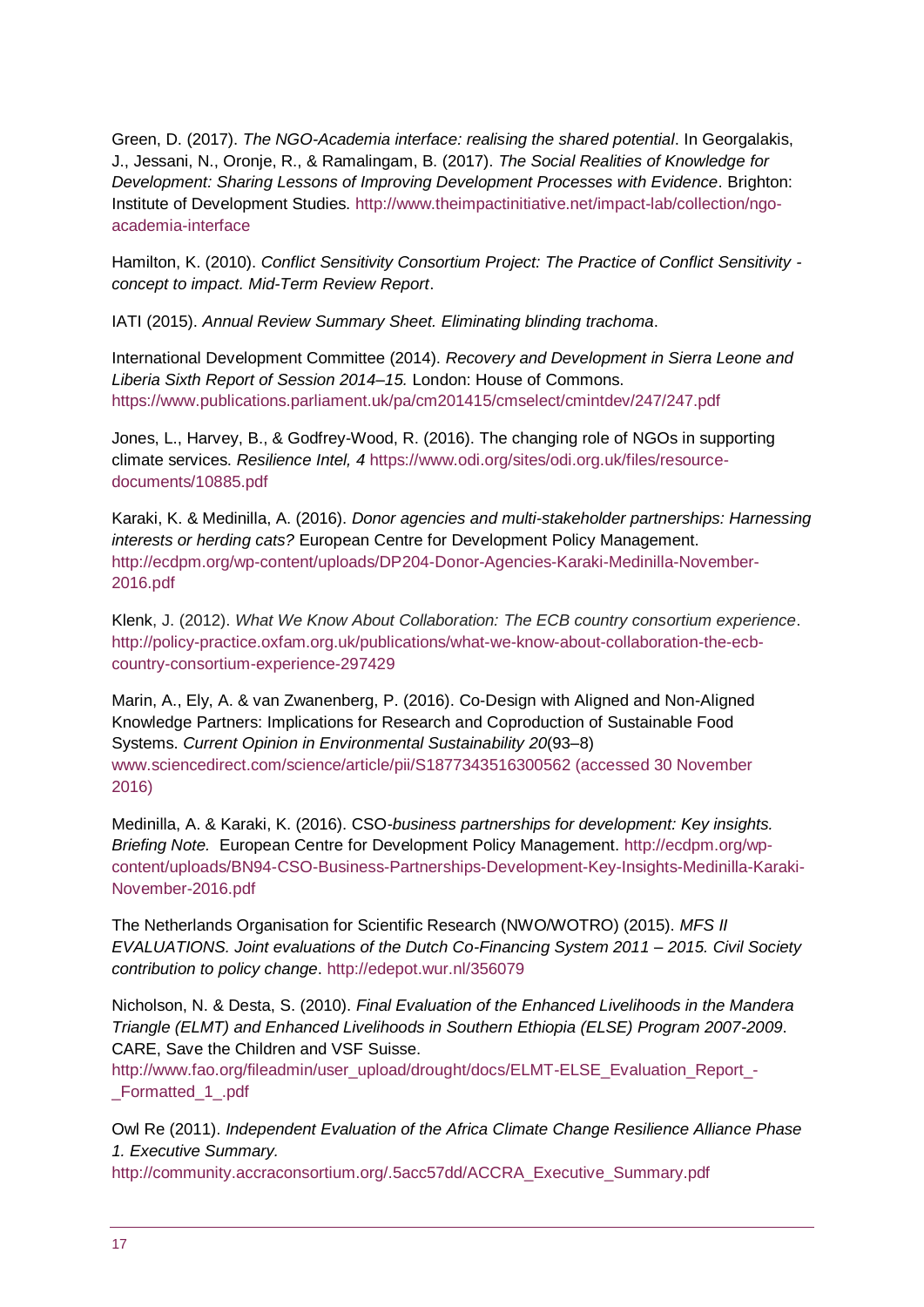Pattberg, P. & Widerberg, O. (2014). *Transnational Multi-Stakeholder Partnerships for Sustainable Development: Building Blocks for Success.* IVM Report, R-14/31. Amsterdam: Institute for Environmental Studies. [https://icscentre.org/downloads/14\\_10\\_02\\_Multi-](https://icscentre.org/downloads/14_10_02_Multi-Stakeholder_Partnerships.pdf)[Stakeholder\\_Partnerships.pdf](https://icscentre.org/downloads/14_10_02_Multi-Stakeholder_Partnerships.pdf)

Scoones, I. (2016). *Research collaboration for global challenges: why it's really hard.* [http://steps](http://steps-centre.org/blog/research-collaboration-for-global-challenges-why-its-really-hard/)[centre.org/blog/research-collaboration-for-global-challenges-why-its-really-hard/](http://steps-centre.org/blog/research-collaboration-for-global-challenges-why-its-really-hard/) (accessed 23 March 2017)

Shiffman, J., Schmitz, H. P., Berlan, D., Smith, S. L., Quissell, K., Gneiting, U., & Pelletier, D. (2016). The emergence and effectiveness of global health networks: findings and future research. *Health policy and planning, 31*(suppl 1), i110-i123.

[https://www.researchgate.net/profile/Hans\\_Peter\\_Schmitz/publication/301271092\\_The\\_Emergen](https://www.researchgate.net/profile/Hans_Peter_Schmitz/publication/301271092_The_Emergence_and_Effectiveness_of_Global_Health_Networks_Findings_and_Future_Research/links/571119ab08ae4ef74524aca7/The-Emergence-and-Effectiveness-of-Global-Health-Networks-Findings-and-Future-Research.pdf) ce and Effectiveness of Global Health Networks Findings and Future Research/links/57111 [9ab08ae4ef74524aca7/The-Emergence-and-Effectiveness-of-Global-Health-Networks-Findings](https://www.researchgate.net/profile/Hans_Peter_Schmitz/publication/301271092_The_Emergence_and_Effectiveness_of_Global_Health_Networks_Findings_and_Future_Research/links/571119ab08ae4ef74524aca7/The-Emergence-and-Effectiveness-of-Global-Health-Networks-Findings-and-Future-Research.pdf)[and-Future-Research.pdf](https://www.researchgate.net/profile/Hans_Peter_Schmitz/publication/301271092_The_Emergence_and_Effectiveness_of_Global_Health_Networks_Findings_and_Future_Research/links/571119ab08ae4ef74524aca7/The-Emergence-and-Effectiveness-of-Global-Health-Networks-Findings-and-Future-Research.pdf)

Task Team on CSO Development Effectiveness and Enabling Environment (2016). *Policy Summary. Comparative Studies of Multi-stakeholder Initiatives*. The Hague: International Institute of Social Studies.<https://taskteamcso.files.wordpress.com/2015/01/msi-policy-summary-final.pdf>

Tennyson, R. (2005). *The brokering guidebook*. The Partnering Initiative. <http://thepartneringinitiative.org/wp-content/uploads/2014/08/TheBrokeringGuidebook.pdf>

Thompson, J. (2015). *'Quadruple Wins': learning from DFID's evaluation of the Future Agricultures Consortium, 2008-2013.* Accessed 28 March 2017. [http://www.future](http://www.future-agricultures.org/blog/entry/quadruple-wins-dfid-evaluation-future-agricultures-consortium)[agricultures.org/blog/entry/quadruple-wins-dfid-evaluation-future-agricultures-consortium](http://www.future-agricultures.org/blog/entry/quadruple-wins-dfid-evaluation-future-agricultures-consortium)

Tulder, R., Seitanidi, M. M., Crane, A., & Brammer, S. (2016). Enhancing the impact of crosssector partnerships. *Journal of Business Ethics, 135*(1), 1-17. [http://dx.doi.org/10.1007/s10551-](http://dx.doi.org/10.1007/s10551-015-2756-4) [015-2756-4](http://dx.doi.org/10.1007/s10551-015-2756-4)

Upper Quartile (2014). *Evaluation of the Future Agricultures Consortium (FAC): Final Report.*  <http://www.future-agricultures.org/about-fac/dfid-evaluation>

Visman, E., Pelling, M., Audia, C., Rigg, S., Crowley, F. & Ferdinand, T. (2016). *Learning to support co-production. Approaches for practical collaboration and learning between at risk groups, humanitarian and development practitioners, policymakers, scientists and academics.* Christian Aid and UK Aid. [http://www.braced.org/resources/i/?id=f69880ae-f10f-4a51-adb5](http://www.braced.org/resources/i/?id=f69880ae-f10f-4a51-adb5-fb2a9696b44d) [fb2a9696b44d](http://www.braced.org/resources/i/?id=f69880ae-f10f-4a51-adb5-fb2a9696b44d)

Wescott, C. G., & Wessal, A. (2014). *How Effective are International Development Partnerships?* Presented at conference of International Public Management Network, Budapest Hungary, September 2014. https://papers.ssrn.com/sol3/papers.cfm?abstract\_id=2720925

van Wessel, M., Schulpen, L. , Hilhorst, D. & Biekart, K. (2017). *Mapping the Expectations of the Dutch Strategic Partnerships for Lobby and Advocacy*. Wageningen University & Research, Radboud University Nijmegen and the Institute of Social Studies, Erasmus University. [http://www.wur.nl/upload\\_mm/0/9/c/b87fa6d8-17da-46e3-aac2-286dea1487a2\\_Mapping-the](http://www.wur.nl/upload_mm/0/9/c/b87fa6d8-17da-46e3-aac2-286dea1487a2_Mapping-the-expectations-of-the-Dutch-strategic-partnerships-for-lobby-and-advocacy-research-report.pdf)[expectations-of-the-Dutch-strategic-partnerships-for-lobby-and-advocacy-research-report.pdf](http://www.wur.nl/upload_mm/0/9/c/b87fa6d8-17da-46e3-aac2-286dea1487a2_Mapping-the-expectations-of-the-Dutch-strategic-partnerships-for-lobby-and-advocacy-research-report.pdf)